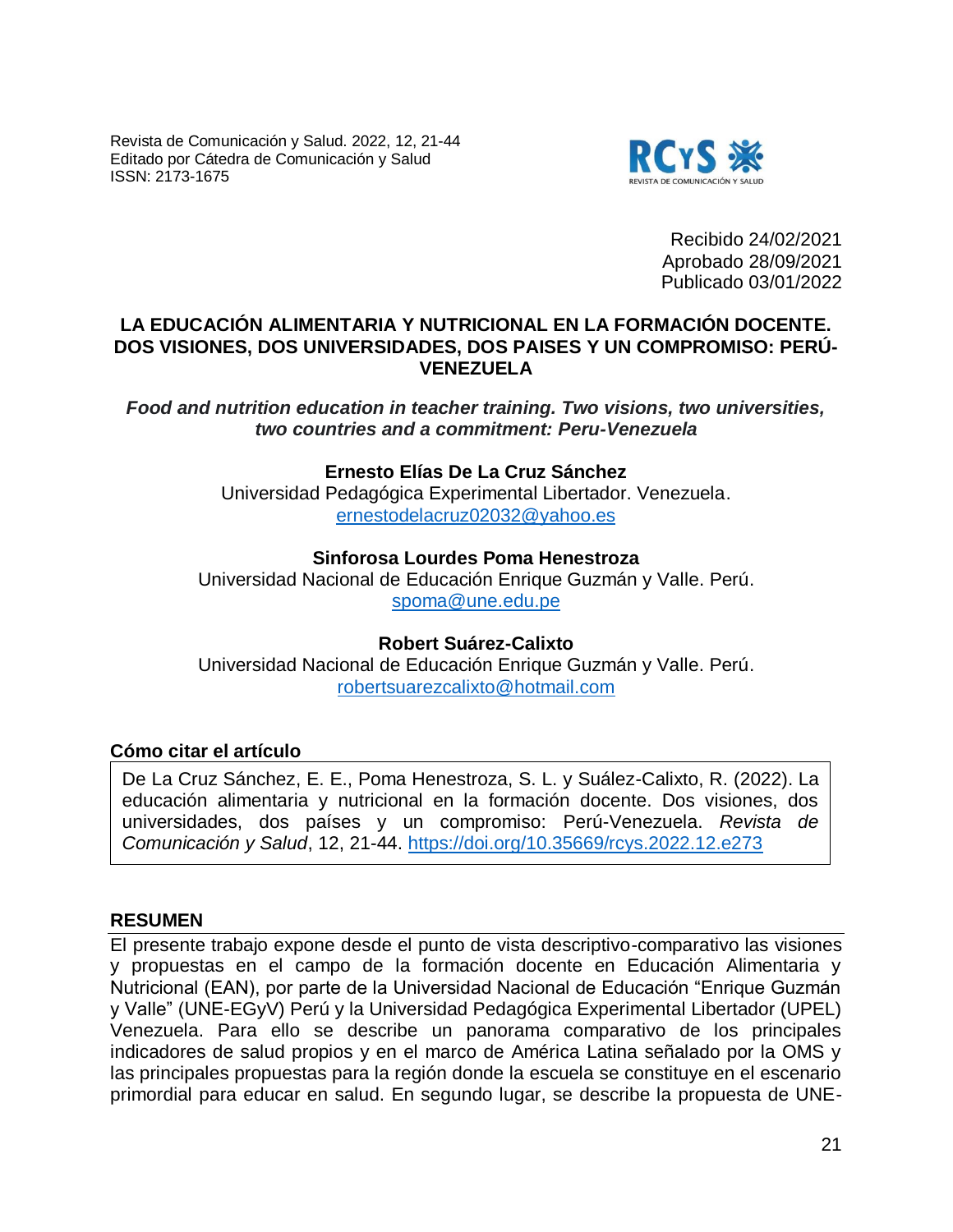EGyV para la formación docente en EAN, su base jurídico-curricular, áreas de formación, estructura y administración curricular, competencias, generales y específicas, y los abordajes didácticos-evaluativos asumidos para las diferentes carreras teniendo como eje de coordinación las facultades que la integran. En tercer lugar, se presenta la propuesta de la UPEL, con énfasis en el Nivel de Educación Inicial, donde la formación docente se basa en un currículo por competencia de acuerdo a lineamientos internacionales (proyecto Tunning y UNESCO) y nacionales, que asumen la educación como un proceso de formación continuo y permanente; se señala su estructura-administración curricular, la extensión, el servicio comunitario y la investigación como apoyo al currículo. Al final se generan líneas de reflexión entre estas dos visiones donde se destaca el compromiso y valor de la Educación en la formación de recursos humanos y señala un camino para unir esfuerzos en Latinoamérica.

**Palabras clave**: Salud, alimentación y nutrición, formación docente, currículo por competencias, educación universitaria, educación comparada, políticas públicas.

## **ABSTRAC**

This work expose, form a descriptive-comparative point of view; the sights and proposals in the field of teaching training on Feeding and Nutritional Education (FNA) of the National University on Education "Enrique Guzmán y Valle" (NUE-EGyV) on Perú, and the Experimental Pedagogic University Libertador (UPEL) on Venezuela. For this, is described a comparative outlook among the leading indicators of health; owns, they were pointed out by the OMS on Latin America's scheme and, the principal approaches on Healthy education by the region. Where the School is the main stage. Secondly, its described the NUE-EGyV's proposal by teaching training on FNA; its juridic-curricular base, formation areas, its structure and curricular administration, its general and specific proficiency, and its evaluative didactic approaches, use it by each career, using how coordinaion axis faculties integrate itself. Thirdly, its present the EPUL's approach, emphasizing in the level of Initial education. Where, teaching formation is based on a proficiency curriculum following international (Tunning and UNESCO project) and national guidelines, that assume the education as a continuous and permanent training process; It was pointed its curricular structure-administration, its extension, community service and investigation as curricular support. At the end, is generated reflexive lines between those vision, where it is highlight them compromise and value of the Education, on the development of human resources and pointing a way to join forces in Latin America.

**Keywords**: Health, food and nutrition, teacher training, competency curriculum, university education, comparative education, public policies.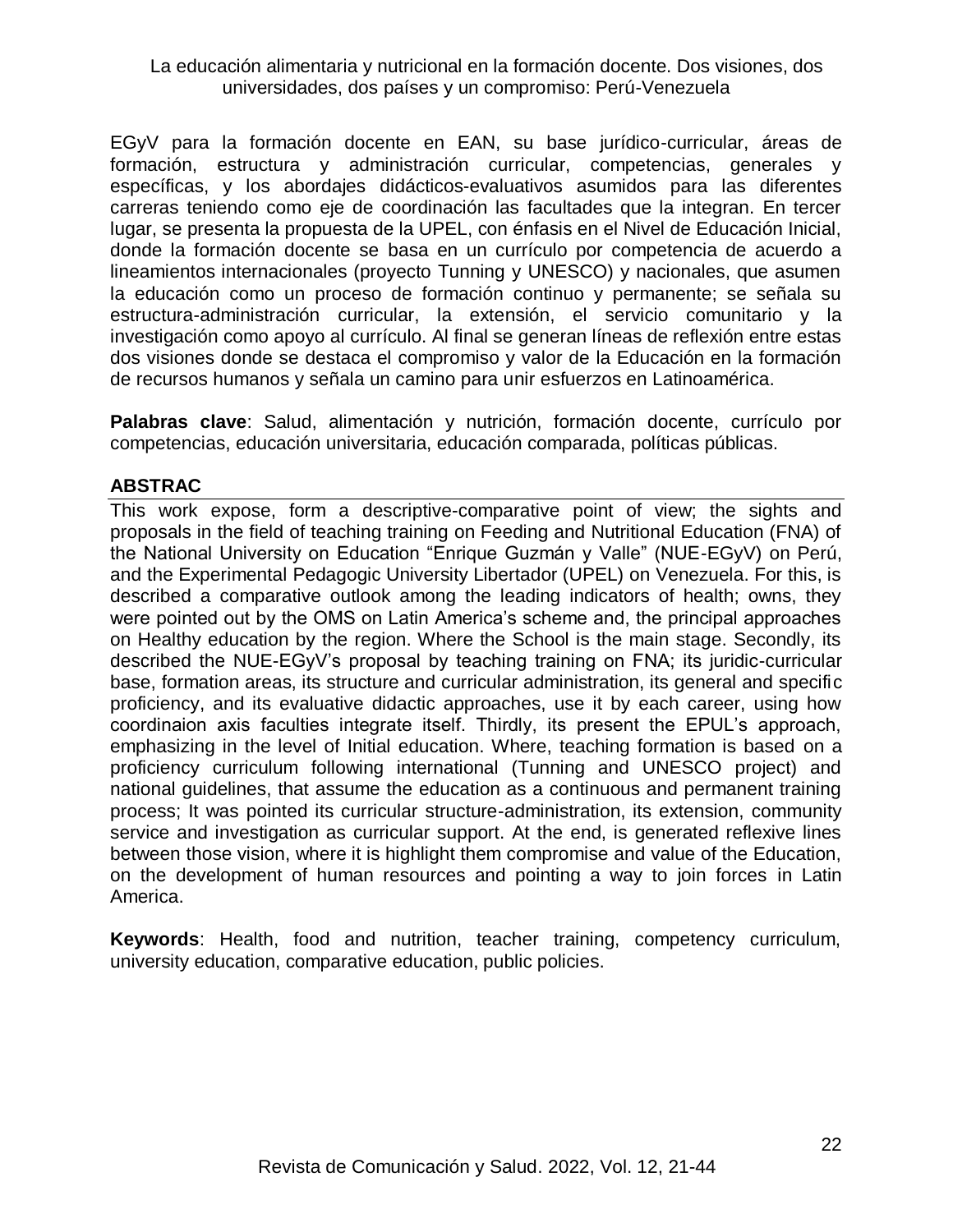## **1. INTRODUCTION**

The changes that have recently emerged in education, both in the national and international context, have been manifested through the emergence of different paradigms in the existing social sciences, as well as in the ways of conceiving theory, curricular praxis and - in our case - teacher training, in which it must be clear that the substitution of contents, techniques and methodologies alone do not allow for the transformation or improvement of educational action.

In this scenario, a proposal for constant reflection is reflected in Food and/or Nutrition Education, which constitutes a pedagogical strategy for the promotion of adequate and healthy nutrition, and presupposes articulated and permanent processes of problematisation, reorganisation of values, ideas, attitudes, beliefs, generation of autonomy, differentiated from the information and communication strategies traditionally proposed in health issues. In a world like the present, in which health is so important, the educational approach to the concepts that are handled about it and especially in food education in the context of Latin America, due to its current social, cultural, economic and political landscape, has considerable repercussions, as it means different actions and planning around food and nutrition education, especially in teacher training.

In this sense, this paper addresses two visions and scenarios of teacher training in the framework of Food and Nutrition Education (EAN) by the Universidad Pedagógica Experimental Libertador (UPEL-Venezuela) and the Universidad Nacional de Educación "Enrique Guzmán y Valle" (UNE-EGyV-Peru). Through which they respond to their particular educational scenarios and pedagogical models of teacher training, but at the same time share commitments on this problem and generate relevant contributions that can generate resonance to other universities in Latin America and the Caribbean in response to the serious crisis in malnutrition, morbidity and mortality and chronic diseases that affect our countries. For this reason, education and the training of teachers is a priority for the development of our countries.

# **2. METHODOLOGY**

The research uses a qualitative approach. This type of approach allows the study phenomenon to be investigated by understanding its characteristics (Botero et al, 2019). Likewise, the qualitative approach allows to deepen the relationships and processes that cannot be identified by the quantitative approach from the perception of the actors involved (Maxwell, 2013). The present methodology, therefore, aims to review relationships, differences and the point of view from the research being considered (Flick, 2017). The article uses the exploratory type of research. Exploratory research contributes to the discernment and prioritisation of the total or some content that addresses the problem to be investigated (Acevedo-Gutiérrez et al, 2019; Bretschneider et al, 2017; Stebbins, 2001). For these reasons, researchers have developed topics related to food education in teacher education in their respective institutions.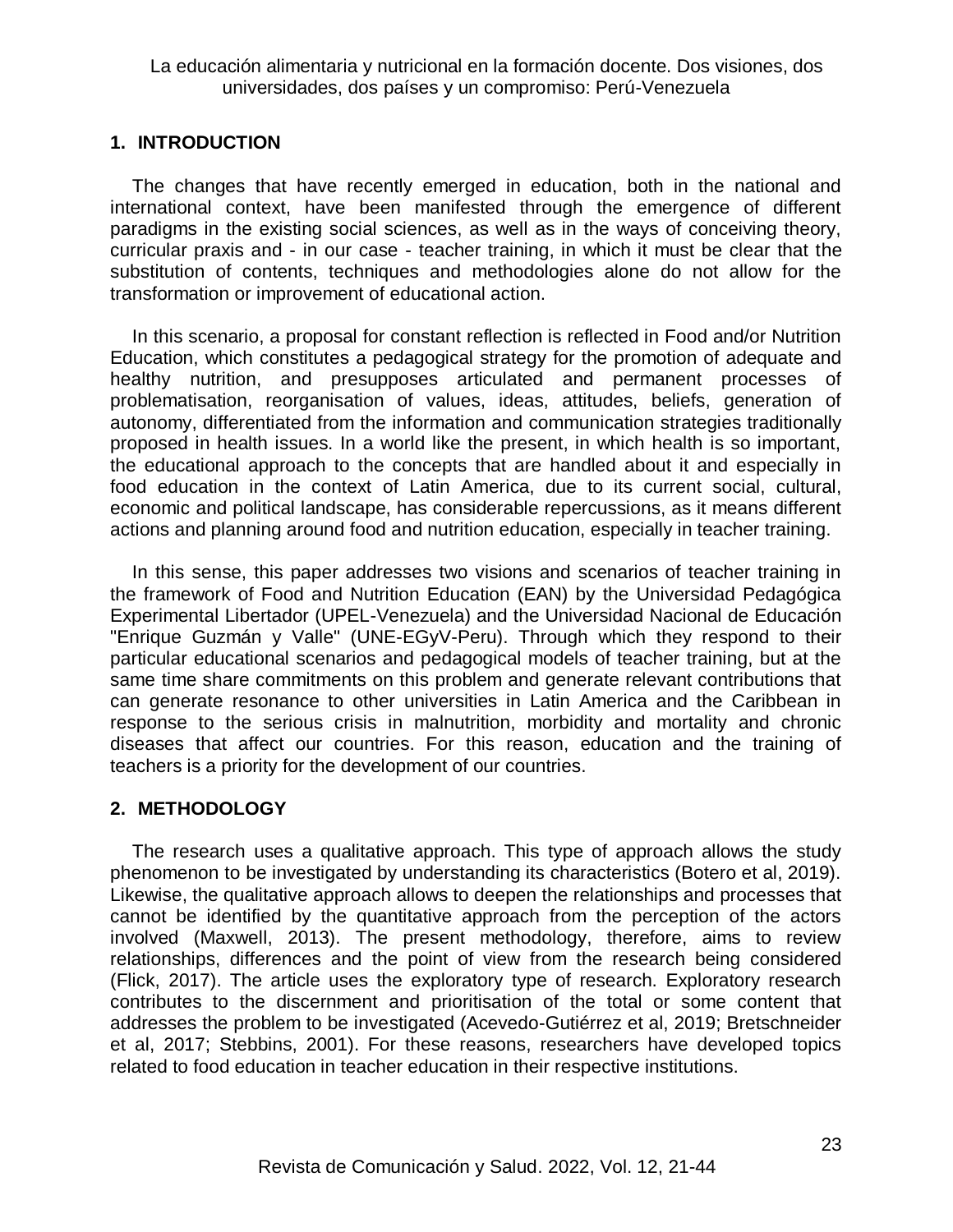Additionally, the comparative approach assumed here, typical of social studies under qualitative methodological perspectives (Piñero & Rivera, 2013), aims to search for similarities and dissimilarities, given that the comparison is based on the criterion of homogeneity with a horizontal deployment and for interpretative purposes (Tonon, 2011; Piovani & Krawczyk, 2017). It is the identity of the element or object of comparison, the EAN curriculum unit, which legitimises the comparison on the basis of its status or global properties. This approach has allowed us to confront its structures or stated elements at the present time - as a complex system. The description-analysis presented here has followed the axes foreseen in the design, taking each case separately and arriving at the following considerations.

## **3. OUR FOOD SITUATION. EDUCATION FRAMEWORK FOR ACTION**

The epidemiological profile in general, according to international organisations, which have characterised the Latin American and Caribbean (LAC) region in the last decade, although with variations between countries, is marked by endemic and epidemic infectious diseases of masses, emerging and re-emerging; non-infectious diseases in clear ascent; by an epidemic of violence and injuries; and by another epidemic of mental illness closely linked to alcoholism and other addictions, all within a framework of hunger, silent and silenced nutritional deficiency coexisting with overweight, obesity and obesity; and by another of mental illness closely linked to alcoholism and other addictions, all within a framework of hunger, silent and silenced nutritional deficiency coexisting with overweight, obesity and poverty; in other words, by a rather quintuple burden of disease with a socio-natural-structural-economic-political cause, all in a context of ecological deterioration, of marked environmental abuse, with evident consequences for health as expressed by the Covid-19 phenomenon.

Specifically, non-communicable diseases, such as heart disease, cancer and stroke, are the leading causes of death in the Americas. Across the region, the mortality rate for non-communicable diseases is 427.6 persons per 100,000 population, seven times higher than the mortality rate for communicable (infectious) diseases, at 59.9 persons per 100,000 population. With regard to risk factors, about 8 per cent of newborns in the region have low birth weight (less than 2,500 grams/5.5 pounds). Chronic undernutrition affects 10% of children under 5 years of age, and 6% of children in the same age group are overweight (2012 data). Rates of overweight and obesity are high among adults in the Americas: in 2016, 64% of men and 61% of women were overweight or obese. In addition, 39% of adults do not get enough physical activity. High blood pressure affects 21% of men and 15% of women in the Region (latest available data from 2015), while diabetes mellitus affects 9% of men and 8% of women (Pan American Health Organization, 2018).

In the specific case of Peru, there are indicators that still need to be improved in relation to nutritional status. For example, 12% of children under 5 years of age are chronically undernourished. Likewise, adolescents aged 10-19 years increased from 10.9% in 2014 to 18.5% in 2018 (United Nations International Children's Emergency, 2019). In addition, 18.6% of Peruvian pregnant women are anaemic and 44% are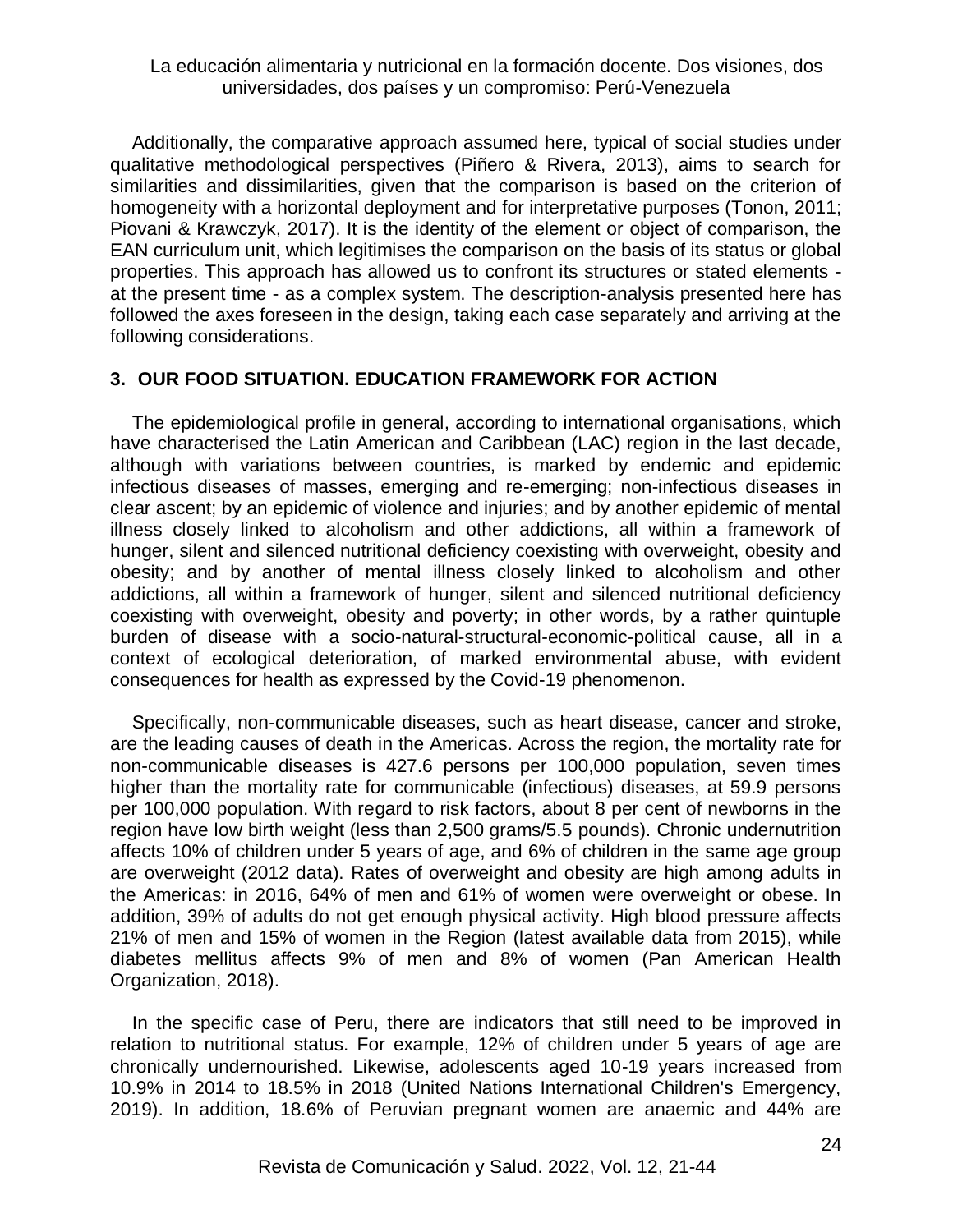overweight (National Institute of Health, 2020). In this context, one of the factors contributing to behavioural changes in eating habits is education. The school is the place where educational content is developed with the aim of changing bad eating habits and achieving healthy eating (Vio et al, 2014). But it is the teacher who executes the pedagogical activity generating meaningful learning (Paakkari et al, 2015).

On the other hand, in the case of Venezuela, the situation is expressed in high levels of malnutrition (from excess to deficit) [ENCOVI, 2017-2018], increased to 51% by 2015, and in mortality rates associated with chronic non-communicable diseases (NCDs) and reported in the mortality yearbook for Venezuela by the Ministry of People's Power for Health (2015): cardiovascular diseases (20.6%), Cancer (15.4%), cerebrovascular (7.4%), and diabetes (7.6%). This is in addition to overweight and obesity: 27.44%, deficits: 14.68% (children aged 7-12 years) and 54.95% and 3.51% respectively in adults (18-40 years). Sedentary lifestyle is 49.54% (children 7-12 years) and 42.94% in adults. This shows that the Venezuelan population has a major nutritional problem, where the main components that condition it are: the socio-demographic environment, inadequate eating habits and physical inactivity mainly (National Institute of Nutrition, 2015).

For this reason, the World Health Organisation (WHO) points to a wealth of scientific evidence that highlights: (a) unhealthy diets, physical inactivity and smoking are confirmed risk behaviours for chronic diseases, (b) it is well established that hypertension, obesity and dyslipidemias are risk factors for coronary heart disease, stroke and diabetes, (c) major biological and behavioural risk factors emerge and act early in life and continue to have deleterious effects throughout life, (d) major risk factors can continue to affect the health of the next generation, (e) some preventive interventions, such as targeted educational programmes, at an early stage of life, can have a significant impact on the health of the next generation, (f) some preventive interventions, such as targeted educational programmes, can have a significant impact on the health of the next generation, (f) prevention through diet and physical activity is a complementary strategy that delays the progression of existing chronic diseases and decreases the mortality and disease burden caused by these diseases, (g) a combination of physical activity, food diversity and broad social interaction is probably the most appropriate lifestyle profile to optimise health, resulting in increased longevity and healthy ageing (WHO, 2003).

In the context of the above, the turning point is constituted by, among others, the following agreements: the Alma-Ata declaration "health for all" (1978-WHO); the Ottawa conference "principles for health promotion" (1978-WHO); the Jakarta agreements "determinants of health" (1997-WHO); the Millennium declaration (2000-UN); the Bangkok charter on health promotion (2005-WHO); the agreements for the promotion of fruit and vegetable consumption (2005-WHO); the regional strategy and plan of action on nutrition and development (2006-WHO); the declaration on the right to adequate food (2007-FAO), the global strategy for the prevention and control of chronic diseases (2008-WHO), the Ministerial conference on healthy lifestyles (2011-PAHO), the ORAS resolution on the prevention and control of NCDs (2011-PAHO), the Mercosur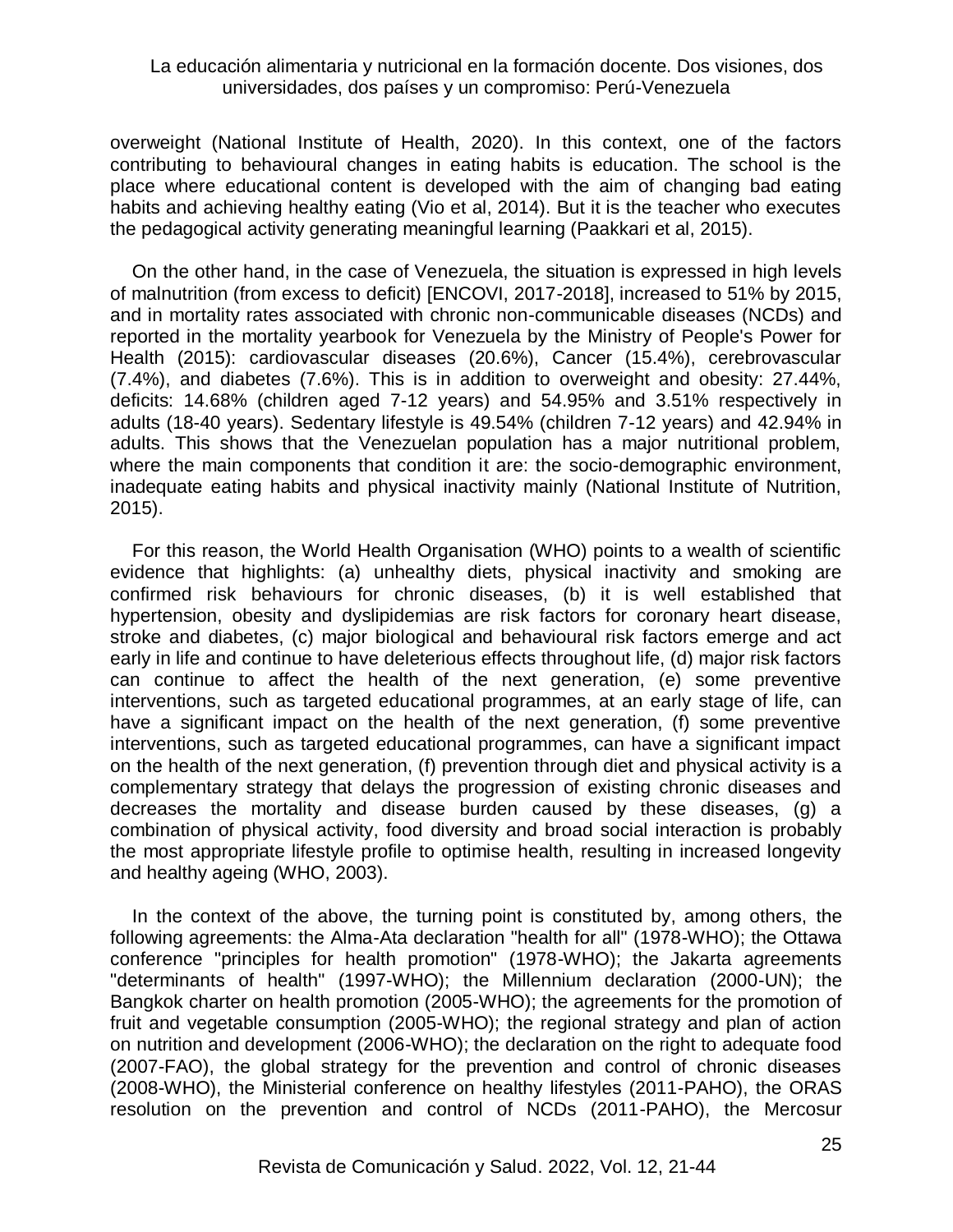agreement for a trans-fat-free America (2008-PAHO), the LAC food insecurity overview (2015-FAO), the agreement to combat obesity (2015-WHO), the food security plan (2015-CELAC), and the guideline on sugars intake (2015-WHO), among others.

These documents generate a set of proposals by international organisations and the agreements signed by our countries in terms of: food security, health promotion, child care and protection, advertising and marketing, education, investment in food production, millennium goals, among others, which do not materialise in the context of our social realities in the field of health-food-education, although diverse, are recognised to be shared with the phenomena of malnutrition, overweight-obesity, sedentary lifestyles and the prevalence of chronic non-communicable diseases, which constitute worrying situations in terms of public policies in different countries and at different scales (regional - national - local - community - family - individual). This has - in our opinion - a framework of enormous responsibility that must be evidenced with greater relevance in the day-to-day comprehensive training of our children and that our universities must assume with greater ownership, the training of specialised human resources, particularly in teaching at the different levels and modalities of the education system, with special attention to childhood (De La Cruz, 2016).

In support of the above, the Global Strategy on Diet, Physical Activity and Health (WHO, 2004), among others, stands out. This addresses two of the main risk factors for Chronic Non-Communicable Diseases (NCDs), diet and physical activity, and is based on the recognition and concern for the problem and its impact on the economic, social and cultural levels in the world. Furthermore, in 2006, the WHO mandate to use schools as a means of strengthening health promotion, in this framework the promotion of healthy food and nutrition, thus seeking to improve the health of students, families and all members of the community (WHO, 2006). For this reason, the school is the ideal and most responsible place for the achievement of comprehensive health and the consolidation of habits that improve the quality of life, because the school is the primary setting for health education and becomes an agent of it, by directly influencing the knowledge and understanding of the conditioning factors of individual-collective wellbeing and health, where the teacher's professional training and the development of his or her competences constitute a responsibility for teacher training institutions and become more relevant in the current scenarios our countries are going through, especially in the framework of Food and/or Nutrition Education.

## **4. FOOD EDUCATION IN TEACHER TRAINING: THE CASE OF UNE-EGYV-PERU**

Food is one of the essential necessities of life and is affected by the cultural, social and economic context. In addition, the political factor is one of the axes that contributes to the use of resources for adequate nutrition. In Peru, food education is considered in a political framework (Portocarrero et al., 2020) and is communicated in the second objective of the National Agreement (2002). In relation to the National Agreement (2002), the document expresses the need to train and educate the population in healthy eating. It also promotes the inclusion of educational content on healthy eating in the programmes of the Peruvian education system.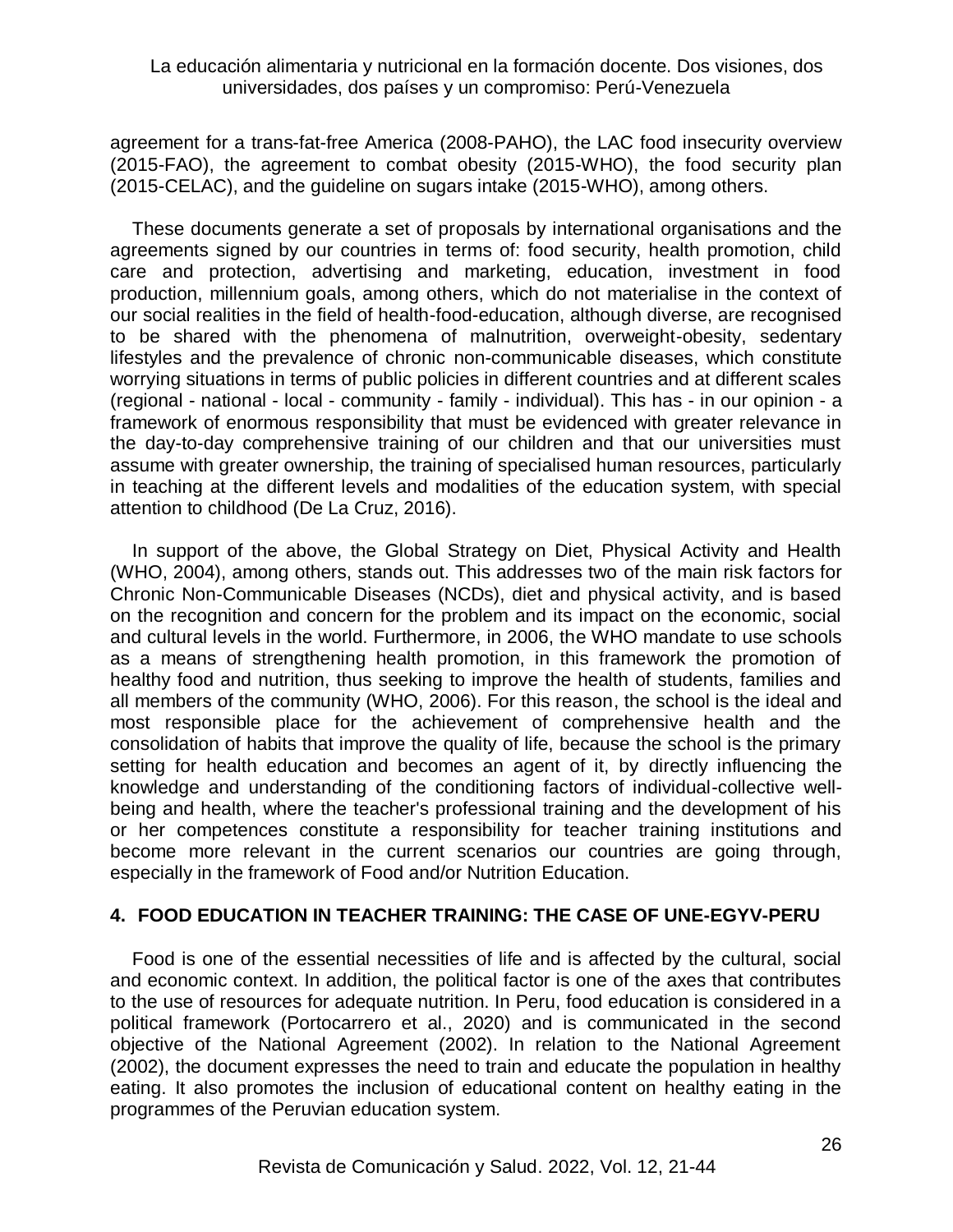In relation to Peru's political stance on healthy eating, Law 30021 considers that within the framework of curricular diversification, teachers should develop educational content that promotes healthy eating. Along the same lines, the "Universidad Nacional de Educación" "Enrique Guzmán y Valle" (UNE-EGyV), considers within its curriculum based on objectives, four areas that will contribute to the professional training of the future teacher: the area of knowledge, the area of pre-professional practices, the area of activities and the area of research.

Regarding the areas of professional training, in the first one we have: general training, pedagogical training and specialised training. In the second area, there are four classroom placements, one in the educational institution (administration and management) and the last one in the community. The third area considers four subjects called activities. Finally, the fourth area develops five subjects. The food education course is considered within the general training (knowledge area). It is developed in the third cycle and in the seventh cycle (restructured R. Nº 0917- 2006-R- UNE) of the professional career. This course has 2 credits. It is also structured in one hour of theory and two hours of practice. The study plan is valid until the 2019 promotion. The purpose of the course is to re-evaluate nationally produced food, to consider the food culture and the nutritional value of nationally produced food, making different nutritious and balanced mixtures for food and nutrition in the life cycle, as well as to develop educational projects for healthy eating.

In line with the changes in the pedagogical proposals, the UNE. EGyV, considered the general guidelines of the University Law N° 30220, with the purpose of promoting quality vocational training, developing labour competences and entrepreneurial skills, responding to the needs at local, regional and national level. The consequence of this change was the implementation of the competency-based curriculum (Resolution 1220- 2020-R-UNE). The university's competency-based curriculum is divided into generic competences, specific competences and specialised competences.

The generic or general study competences contribute to the construction of knowledge and the capacity for communication and correct reasoning through natural language and logical and graphic language. The specific competences or professional training are aimed at mastering the knowledge of the areas of knowledge of the speciality and the knowledge of pedagogy. And the specialised competences or specialised studies apply the knowledge of pedagogical, didactic and technological sciences in the planning of technical pedagogical instruments for the training of learners at different levels and in different modalities, as well as for technological transfer.

In this new curriculum, the Food Education course is developed in the third cycle of the professional career. It has 2 credits in the curriculum. Likewise, the course is divided into one hour of theory and two hours of practice. It is offered in all the professional careers offered by the university through the faculties of education (Agriculture and Livestock and Nutrition, Science, Technology, Social and Humanities, Initial Education and Pedagogy and Physical Culture) and the faculty of Business Sciences. The course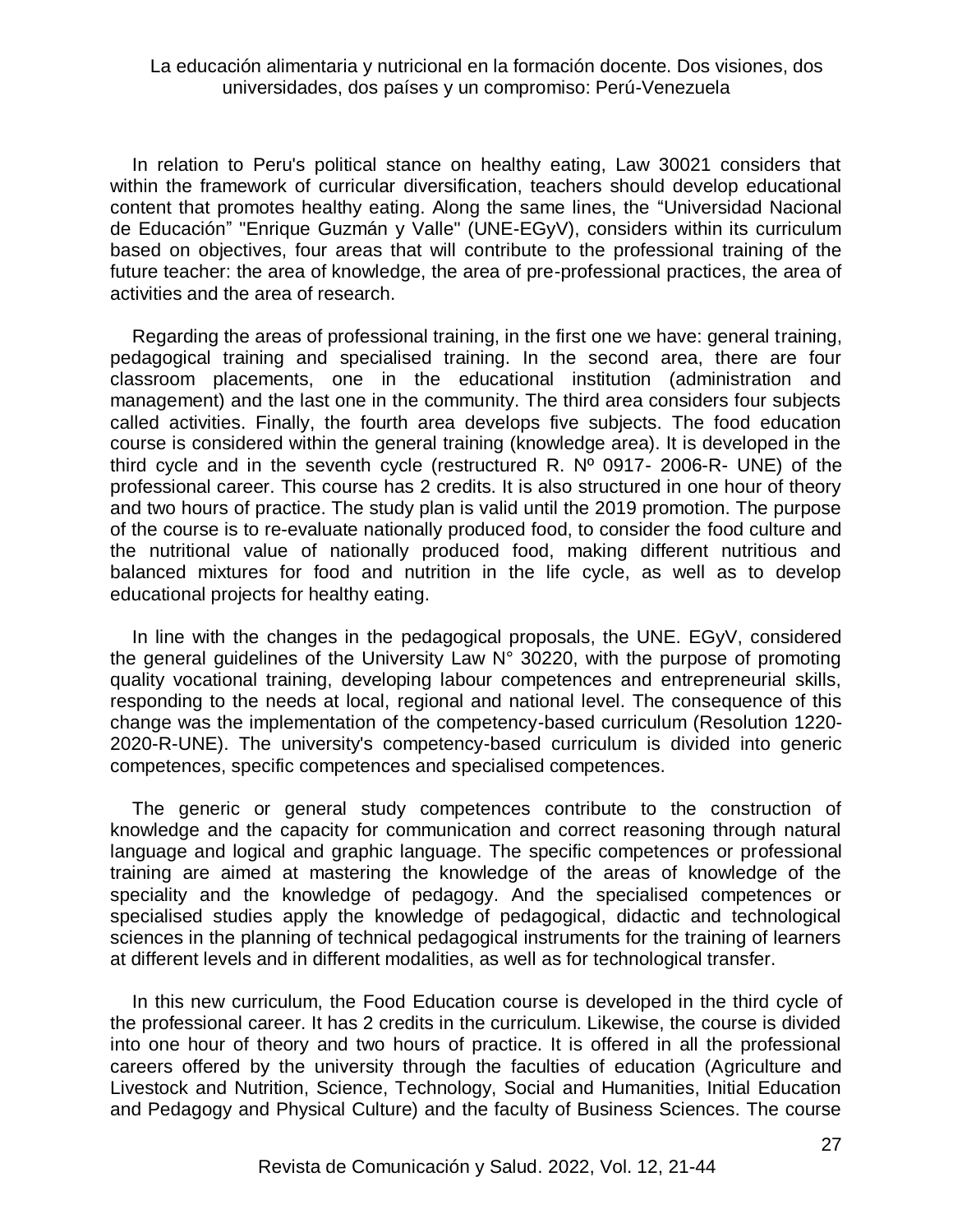is attached to the Faculty of Agriculture and Nutrition, which aims to serve all faculties of the university. The purpose is to impart knowledge to form habits and attitudes that promote healthy eating in the family environment and in the workplace according to the cultural context, through the professional career of education (in the education system) and in professional careers that do not belong to the area of education.

At present, the National University of Education teaches the food education course in the seventh cycle of the professional career. The students are male and female. Their ages range from 18 to 31 years (National Institute of Statistics and Informatics, 2018). In addition, the students belong to the faculties of education and business from the 2015, 2016 and 2017 graduating classes (see Table 1). The students come from different regions of Peru (Cuenca, 2015). Those students who do not live in Lima have to rent a house in the vicinity of the university. Students are also responsible for the costs of their studies and living expenses.

**Table 1.** *Total number of students in the faculties of the National University of Education "Enrique Guzmán y Valle" (Peru)*

| <b>Faculties</b>                         | Year |      |      |  |
|------------------------------------------|------|------|------|--|
|                                          | 2015 | 2016 | 2017 |  |
| <b>Business sciences</b>                 | 1235 | 1072 | 851  |  |
| Science                                  | 937  | 1057 | 1690 |  |
| Agriculture and Nutrition                | 725  | 807  | 946  |  |
| Initial Education                        | 830  | 1013 | 1273 |  |
| Pedagogy and Physical<br>Culture         | 1289 | 1587 | 2032 |  |
| Social Sciences and<br><b>Humanities</b> | 1807 | 1930 | 2210 |  |
| Technology                               | 1364 | 1449 | 1604 |  |

**Source**: Adapted from "Transparencia Universitaria de la Universidad Nacional" de Educación Enrique Guzmán y Valle (2020). Taken from <http://www.une.edu.pe/transparencia-universitaria/alumnos-facultades-estudios/>

Cooperative learning is one of the characteristics of students' learning style that has been observed in the food education course. Cooperative learning allows not only to enhance individual learning but also peer learning (Bustamante, 2017). Students in the course use resources not only for their individual learning but also for the enhancement of their peers' learning. During the application of group work the group leader motivates and suggests routes that facilitate the acquisition of course content for their peers.

On the other hand, evidence taken from Alarcón et al. (2019) in relation to the learning style of the students of the university of education "Enrique Guzmán y Valle" shows that metacognitive strategies, information processing and contextual strategies are the most used. For the food education course, the variety of student profiles leads us to the reflection that the metacognitive strategy is executed by a group of students mainly when they face the individual activities proposed by the course. However, the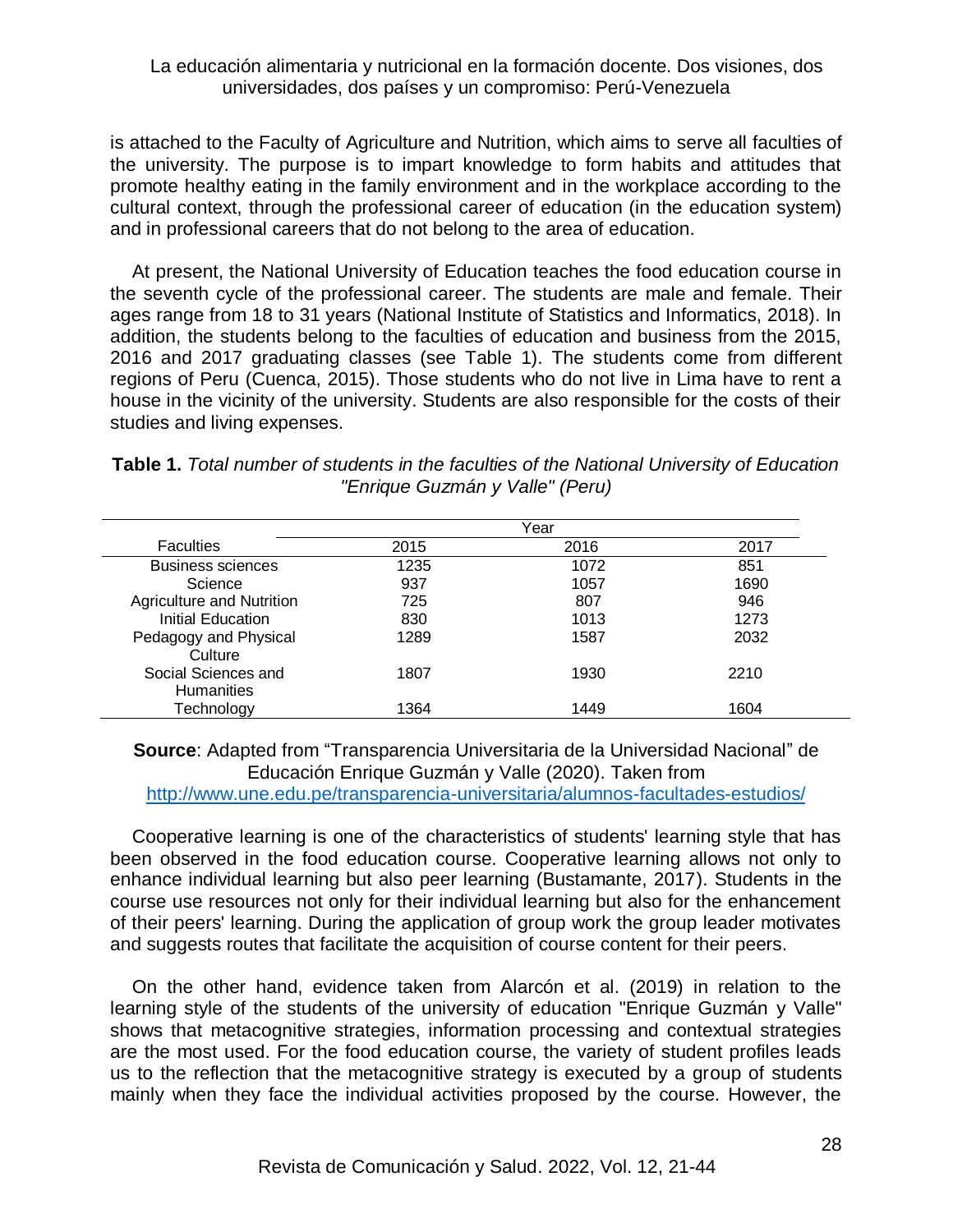contextual strategies have an impact on the acquisition of the contents proposed in the syllabus.

The teachers who teach the food education course at UNE. EGyV have a Bachelor's degree in Education with a specialisation in Food Education. In addition, the UNE. EGyV considers teachers with a degree in Food Industry and/or Food Industry and Food Education. The selected university teachers come from the Faculty of Agriculture and Nutrition of the UNE. EGyV. The selected teachers are also characterised by the fact that they work in regular basic education. In addition, a criterion to be considered in the selection of teachers is the Master's degree. One or two professors appointed from the Faculty of Agriculture and Nutrition are part of the teaching staff. In semesters 2019-I and 2020-I, eight professors have been requested to teach the food education course.

In line with Zabalza (2003), the performance of the food education teacher is considered on the basis of the following competences: planning, didactic content treatment, communicative, methodological, relational and tutorial. We consider these competences as those that contribute to the good performance of teachers. These criteria are also taken into account during teacher evaluation.

The time dedicated to teaching is 32 academic hours. The academic load is 16 teaching hours and 16 non-teaching hours. The contract time is one academic period (April-July). The teaching hours are for the purpose of teaching in the different faculties of the university. The non-teaching hours consist of class preparation, student support, administrative functions and meetings with the teaching team of the food education course. The meetings of the teaching team help to improve the teaching and learning process of food education. The meetings are held once a week in one of the university's rooms or virtually. The virtual meetings, characterised in the 2020-I semester, were held on google meet.

Finally, the teachers are evaluated by the students and by the head of the Food Industry and Nutrition department. In relation to the students, the teachers are evaluated by means of a multiple-choice survey. The head of department carries out the teacher evaluation during the cycle. At the end of the academic period, the teacher issues an academic report considering the hours of teaching, the sections attended, the percentage of syllabus development, the type of evaluation, achievements, difficulties, special cases and suggestions.

## **5. PEDAGOGICAL AND ASSESSMENT STRATEGIES IN FOOD EDUCATION AT UNE. EGYV**

Didactics for a diet that contributes to a healthy lifestyle is a strategy that allows for the reorientation of skills, knowledge, attitude and values in students (Ríos-Castillo et al, 2020). In relation to the above, the UNE. EGyV considers that the food education course taught to future teachers enables them to identify the nutritional value of food through simple projects. They can also make different nutritional mixtures in order to prepare balanced meals. Therefore, the teacher plays a role in the management of the course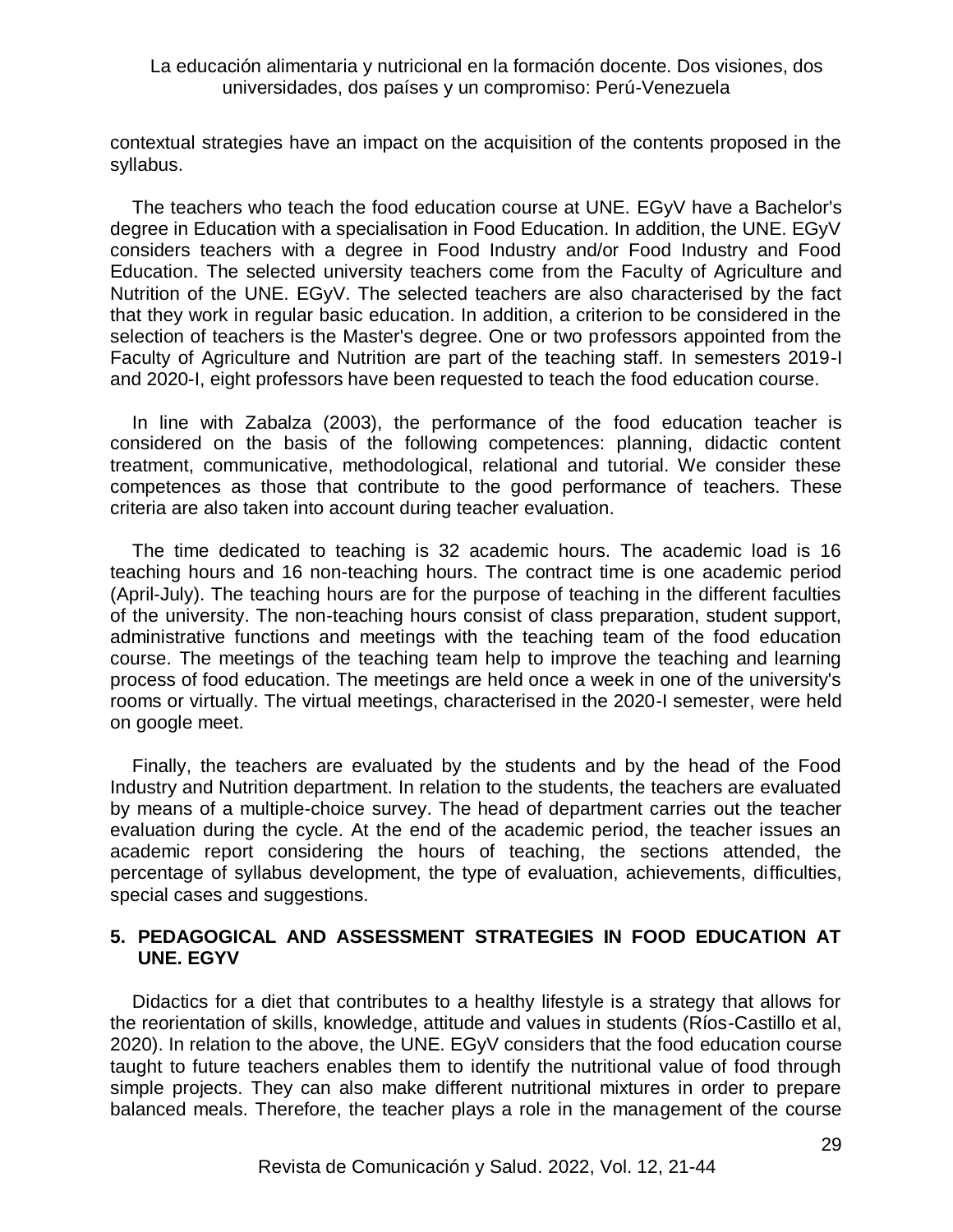that he/she teaches in the different faculties of our university. We also consider that the educational practice of the university teacher in relation to the food education course generates interactive dynamics that have an impact on the classroom climate (Pereira, 2009). Along the same lines, the choice of teachers considers not only their professional training and experience, but also their performance in the educational processes, taking into account the emotions and feelings of the future teachers.

The group of teachers in charge of the course divide the teaching pedagogy into two parts (Morlá et al, 2018). The first part emphasises the development of theoretical concepts. This activity is carried out in the first hour of class. The teacher uses didactic resources for the development of theoretical content to enable meaningful learning. Students interact with readings corresponding to the topic of the day. The second part of the teaching pedagogy is to encourage students' curiosity (Puigvert et al, 2012). To do this, the teacher allows students to use their mobile devices to investigate topics that are monitored by the teacher. This activity is carried out individually or in groups. In addition, activities such as exhibitions, elaboration of educational resources, among others, are carried out. The teacher provides a practical guide for the development of the educational activity. Students are invited to discuss their enquiries.

Finally, one of the functions of the food education teacher is the elaboration and management of educational resources. The educational resources used are identified in the syllabus, according to the programming of topics. We consider that experience with the educational resource is a good mediator in learning (Luna et al, 2014). One of the educational resources used in the course is the food guides for the Peruvian population (Ministry of Health, 2019). This resource is used in the seventh session and allows the contents of a balanced diet to be emphasised.

On the other hand, the food education course considers formative and summative evaluation. Formative assessment represents 60% and summative assessment 40% of the total course grade. However, during the teaching practice it is the formative assessment which is more predominant. This inclination is also observed in another higher education context (Luna, 2019). Formative assessment allows the food education teacher to identify problems, locate alternatives and improve the educational process (Pasek de Pinto & Mejía, 2017). The purpose is the assimilation of the contents proposed in the syllabus through meaningful learning. The implementation of formative assessment in the food education course is characterised by the standardisation of activities shown in the syllabus. It is also promoted in the meetings of the course's team of professors. This allows for reflection and corrections in the educational process.

Formative assessment activities consider laboratory practices, case studies, forums, visual organisers and exhibitions as assessment techniques (Álvarez, 2003). Teachers consider the instruments for assessment in relation to oral, written or observational statements (Castejón et al, 2009). Likewise, the activities that are assessed represent 30% of the 60% of the formative evaluation. The remaining 30% is evidenced by a research project carried out by students in teams throughout the educational period.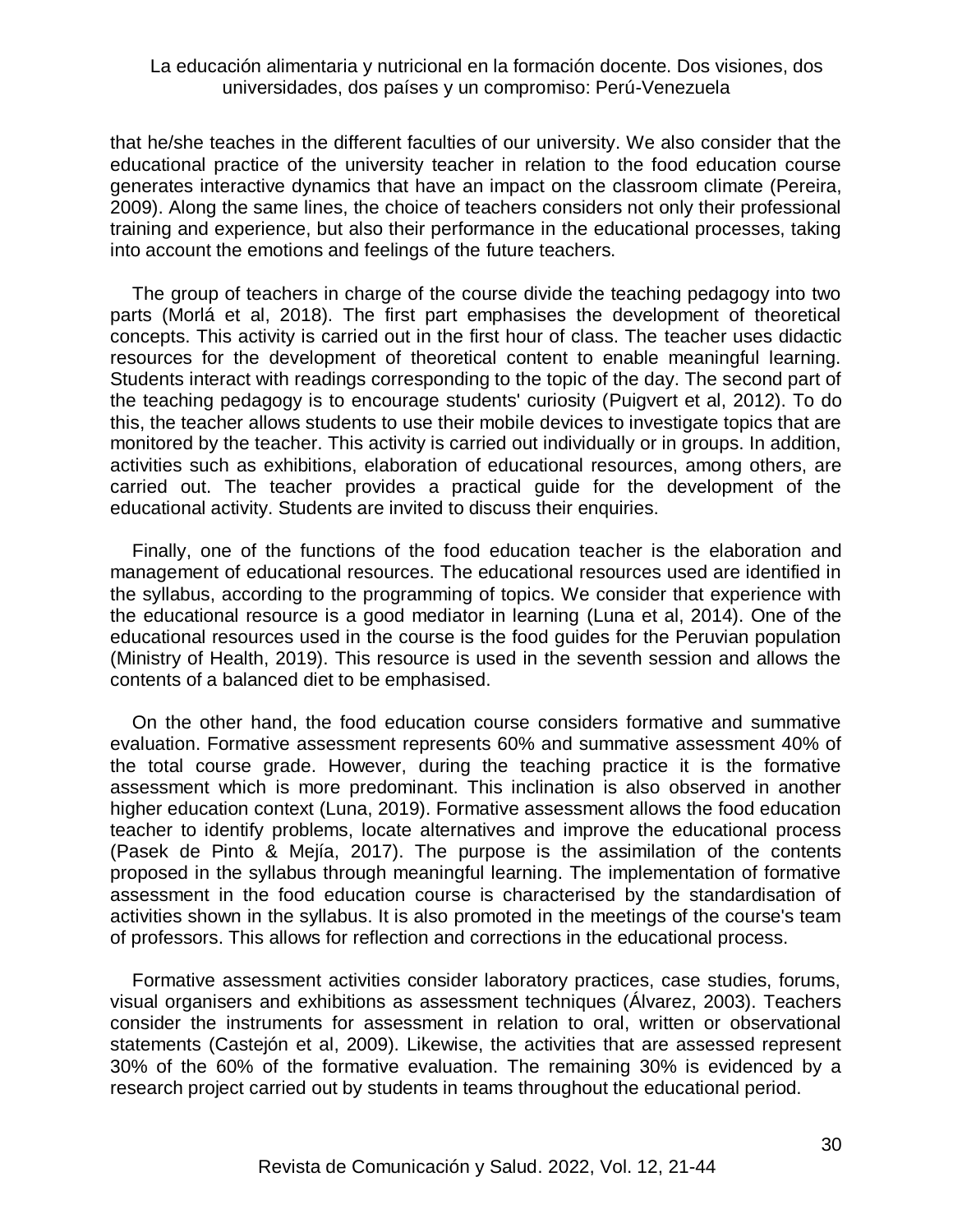Summative assessment is used to make judgements about student performance at the end of the educational programme activities (Van der Kleij et al, 2013) and to verify student performance standards (van Groen & Eggen, 2020). In this type of assessment, teachers consider a written assessment (Alvarez, 2003). The questions are formulated by the teachers considering the topics developed in the previous weeks. The student receives their results and feedback after one week. Finally, in the 2020-I semester, the evaluations were carried out on the Moodle platform.

## **6. FOOD AND NUTRITION EDUCATION IN TEACHER TRAINING: THE CASE OF UPEL-VENEZUELA**

The Venezuelan State, guarantor of the observance of the commitments made during the last decade of the 20th century, assumed the irrevocable responsibility to legislate and develop, at the highest political level, specific and pertinent actions in favour of education. In this scenario, the "Universidad Pedagógica Experimental Libertador" (UPEL) -the Teachers' University-, like many universities in the world and particularly in Latin America, has been developing a process of curricular transformation, fostered through the dialogue of knowledge and contact with various actors, with the intention of seeking solutions to the problems affecting the country and, especially, those related to teacher training, taking as a starting point the training demands of the historical moment, for all subsystems, levels and modalities of the Venezuelan education system.

These curricular approaches based on training in/by competences is based on: the Tunning Project-Latin America, the World Conference on Higher Education, University Education Policies in Venezuela, the Constitution of the Bolivarian Republic of Venezuela, the Organic Law on Education, the National Curricular Guidelines for Teacher Training of the Ministry of Popular Power for University Education, the General Regulations of the UPEL, all within the framework of the Transformation of the Curriculum for Undergraduate Teacher Training. Within this conception, it is imperative to contribute to the training of citizens, professionals and researchers of teaching in education so that they assume, responsibly and consciously, their role as mediators and social promoters, and thus contribute to educational transformation, in accordance with the Economic and Social Development Plan of the Nation and the Second and Third Plan of the Homeland (UPEL, 2015).

The competency-based curriculum design for teacher training is oriented towards the concept of knowledge, the globalisation of learning, meaningful learning and the teacher as a mediator of development and learning, which are supported by current educational theories specific to each area of knowledge. This approach promotes the development of competences, assumed as a system of complex, intellectual, practical, social and emotional capacities, which integrate being with practical and effective know-how, from an axiological framework energised by living together in the operative framework of each educational reality (UPEL, 2015).

Under these principles, the undergraduate curriculum, in the different specialisations, appears to be linked to an epistemological and ethical framework of the pillars of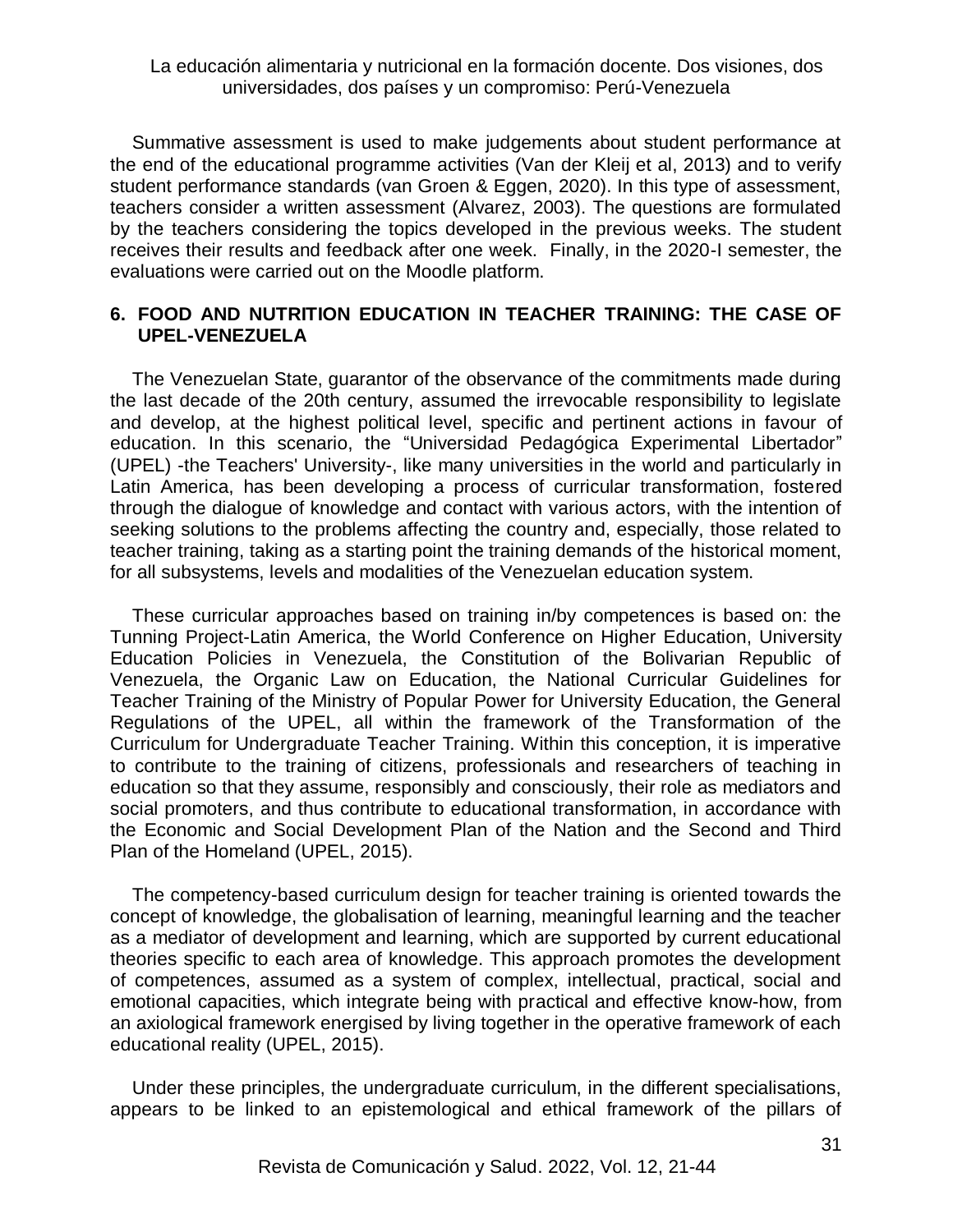education, as indicated by UNESCO (1998): being, knowing, doing, living together and undertaking. In this design, it is being and living together that crystallise the ontological and axiological meaning of the design, framed in the moral, social and individual values that translate into the ethical principles of the citizen, professional and researcher in teaching who is expected to graduate from this university.

Within this framework, the Universidad Pedagógica Experimental Libertador (UPEL) is a public university education institution with national coverage, aimed at the training, specialisation, updating and continuous improvement of the human resources required by the Venezuelan education system at all levels and in some of the modalities, as well as research and innovation in the different areas of knowledge and, especially, educational problems, maintaining the highest academic quality in teaching professionals and the dissemination of educational theories and practices. Its main strategic objective is to meet the needs of the educational environment, through the development of an innovative and quality training model, focused on personal, professional and social growth, based on the development of competencies, with emphasis on the ethical dimension and lifelong learning (UPEL, 2015).

For this reason, the orientation of teacher training at UPEL is for teachers to attain a series of generic and specific competences in line with the current reality of the country, in accordance with advances in science and technology, which contribute to the comprehensive development of the personality of learners, with the understanding that teachers are trained with skills and abilities that enable them to develop, implement and evaluate teaching and learning processes based on the purpose of the Bolivarian education system.

In particular, early education teachers have the highest commitment, as social leaders and mediators of the first pedagogical experiences of children from 0 to 6 years of age, to train students in the general social-cultural-personal-emotional sphere, which is indispensable as a foundation for continuing their studies and preparing them for moral, social and professional life, according to their interests, aptitudes, skills and abilities. So UPEL, from this speciality with a humanist and social focus, trains teachers with a profile that allows them to act consciously and responsibly in the educational context, to generate processes of transformation of reality from a liberating pedagogical practice. This conception translates into the articulation of generic and specific competences with the curricular units in aspects that are not only cognitive, but also social, affective, community-based, which the teacher must develop in terms of training and this general structure is visualised in figure 1.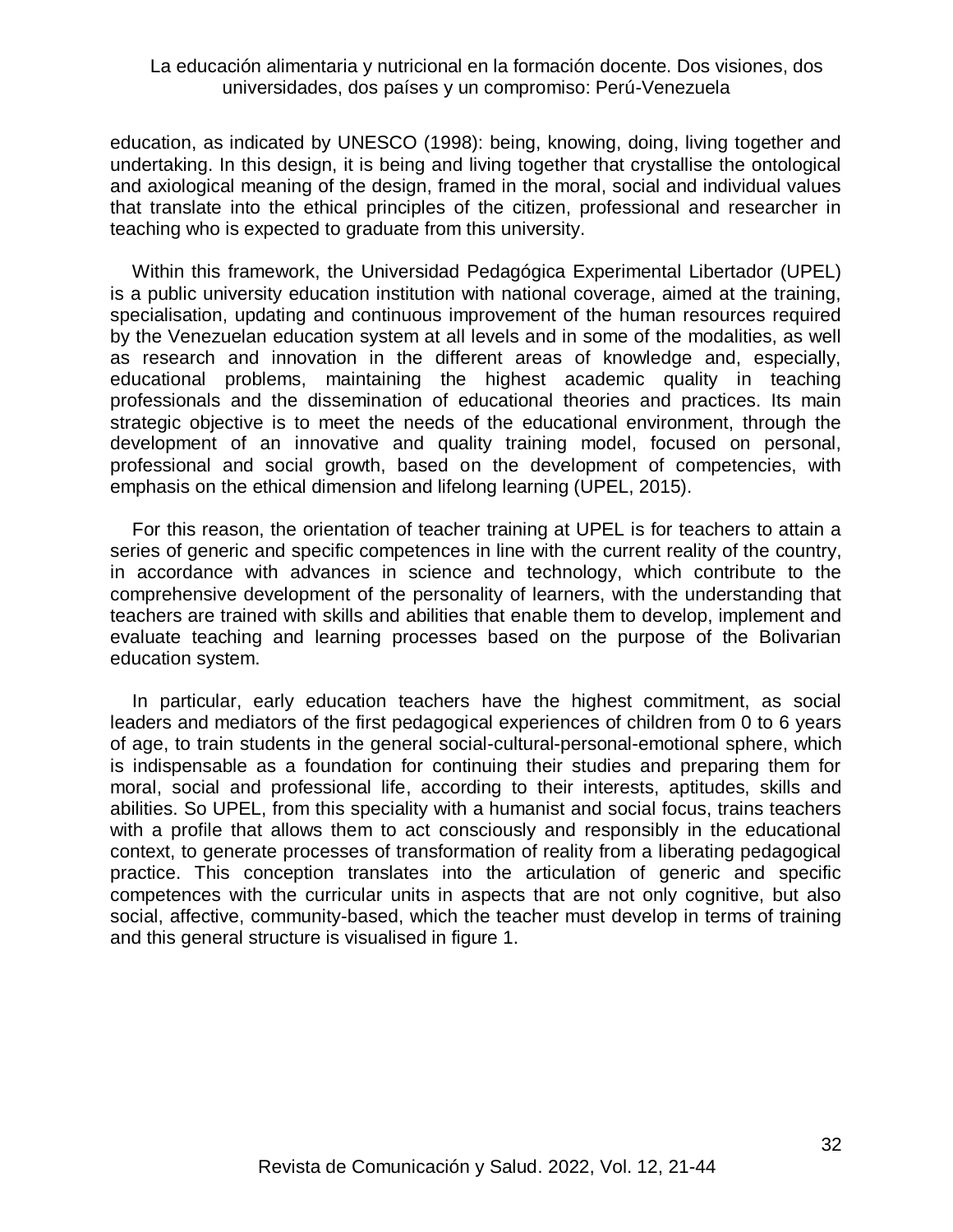

**Figure 1.** *Conformation of the UPEL curriculum design* **Source:** *UPEL (2015)*

In accordance with the above, the curricular structure proposed by the UPEL for undergraduate studies covers a duration of 4 years with 205 academic credits (CA) and is organised into three (3) components, three (3) curricular axes and seven (7) transversal axes. The curricular components are made up of compulsory curricular units and free-choice curricular units; the latter obey the criterion of territoriality and move according to the dynamics of the region, which guarantees the quality and flexibility of the curriculum. These components are: Teacher training component (49 CA; 24%), Specific professional training component (61CA; 30%) and Contextualised training component (31 CA; 15%). On the other hand, the curricular axes (64 CA; 31%) facilitate the formulation of collective projects linked to the conception of the current development plan, as they are presented with particular purposes and specific characteristics inherent to the training model and the curricular model.

These are Professional Practice, Research; Information and Communication Technology (ICT). The transversal axes link in/within the curricular units of the training model with reality and lead to a strategic vision of training; it is there where the transversal axes, as globalising elements of an interdisciplinary nature, run through the entire curricular design vertically and horizontally, link knowledge, underpin practice and investigative teaching and integrate the dimensions of being, doing, knowing, living together and undertaking. In this sense, the following transversal axes are proposed: language, interculturality, creativity, risk management, environment, ethics and values. These components and axes are considered, integrated and assumed in the design and development of the different Curricular Units (CU) such as the CU Food and Nutrition Education for children from 0 to 6 years of age.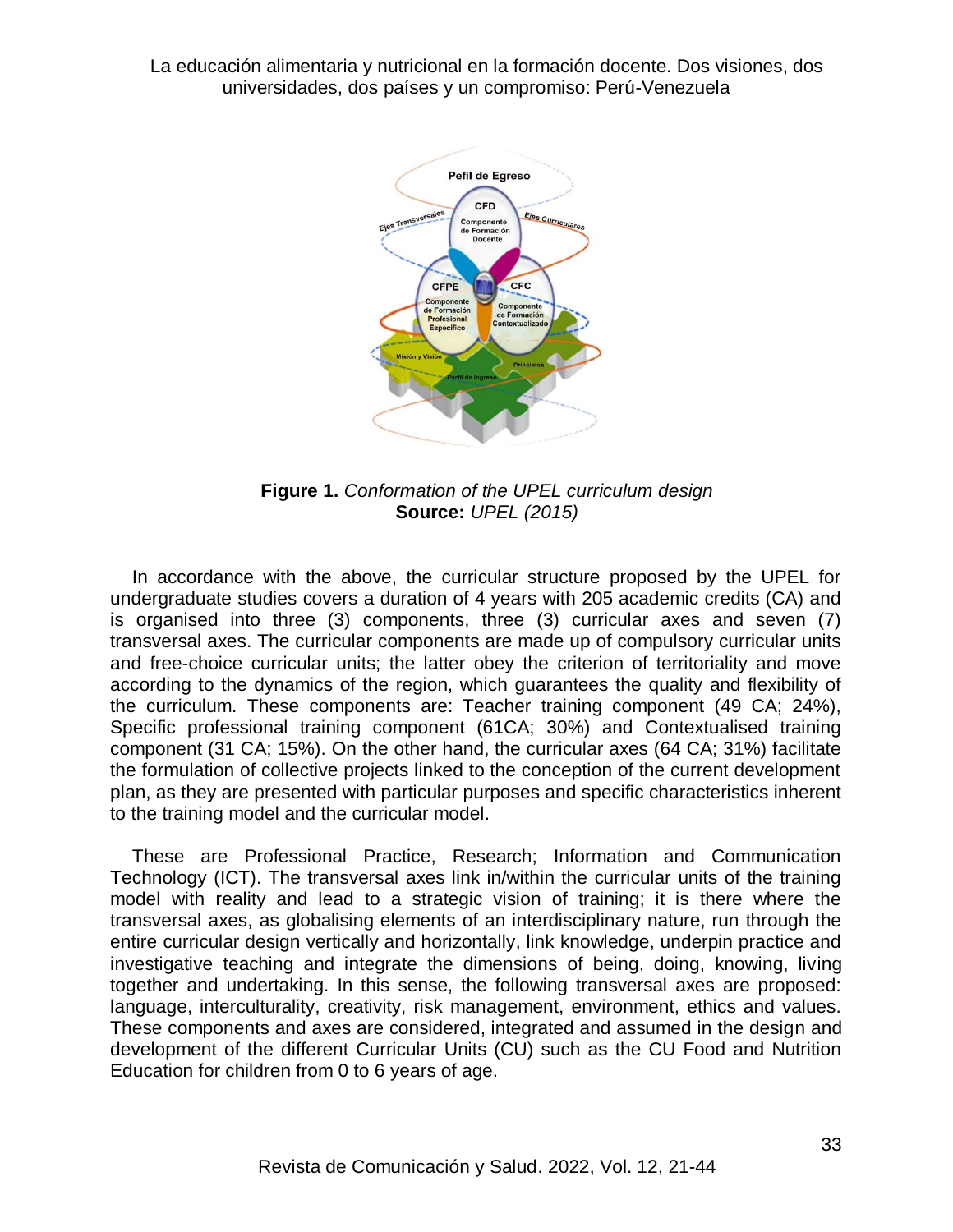In addition, during their degree and as a requirement for graduation, students must participate in three extension projects with a total duration of 72 hours, these projects of free choice are in the areas of health-sport-recreation; scientific-technological areas and the socio-cultural area. They constitute experiences that contribute to improving the quality of life of students and aim to stimulate their critical, creative and reflective capacity in order to promote human talent (UPEL, 2017). They must also participate in a Community Service project for 120 continuous hours, understood as a social and educational activity that undergraduate students must develop in the communities, based on the University's commitment to integrate into the social environment through the application of scientific, technical, cultural, sporting and humanistic knowledge acquired during their academic training (UPEL, 2008).

In this sense, the curricular design values multiculturalism, diversity, multidisciplinarity, interdisciplinarity, transdisciplinarity, gender equity, co-responsibility and national and Latin American identity. It promotes the individual and social construction of knowledge, through research and communication technologies as a process of reflection on knowledge and teaching action, as well as the permanent link between theory and practice, which dialogically places human beings in permanent and continuous contact with their internal and external environment.

## **7. CHARACTERISATION OF THE FOOD EDUCATION CURRICULAR UNIT AT UPEL**

The emphasis in Food and Nutrition Education (FNA) should be established in its realisation as the human right to adequate food, guaranteeing food and nutritional security understood as the availability of varied, balanced, sufficient, safe and safe food that is characteristic of its gastronomic culture. This is reflected in the visual guide to good nutrition for nutrition education in Venezuela.



**Figure 2.** The food group spinning top *(INN, 2007)*

For this reason, the EAN is a strategic proposal in human training for life. It is a line of pedagogical work that allows us to acquire greater awareness of the importance of the first human need and induces us to re-evaluate our own food culture. It should be oriented towards promoting or modifying eating habits, involving all members of the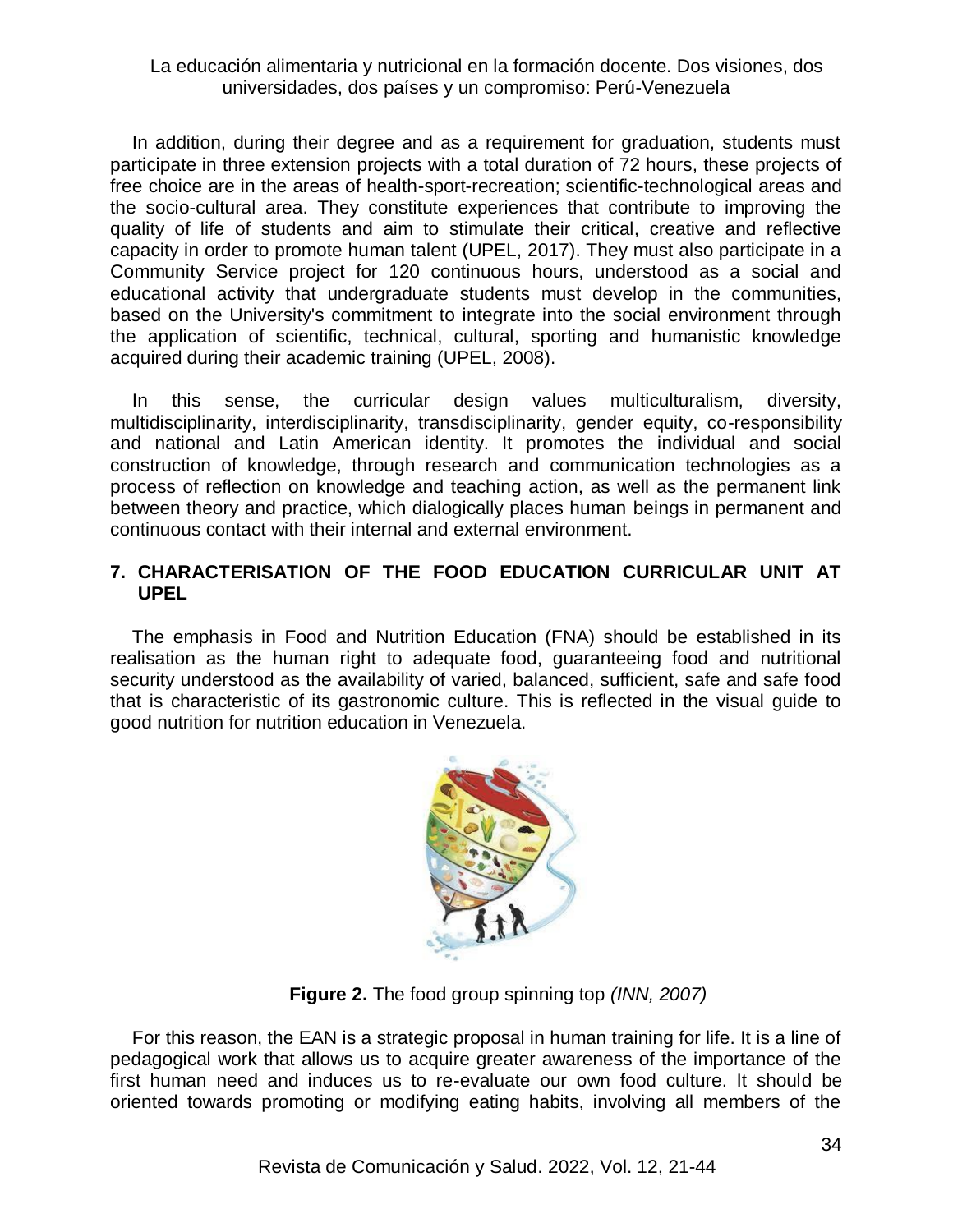educational community: children, parents, teachers and directors. Educating about the need and importance of good nutrition involves: discovering and eradicating erroneous beliefs, myths and behaviours; promoting awareness of the various functions or roles that food plays or should play in the different spheres of life, health, learning, production, distribution and consumption of food; promoting clear and fundamental concepts, attitudes and behaviours about food (De la Cruz, 2020).

EAN leads to a field of knowledge and continuous and permanent, transdisciplinary, intersectoral and multiprofessional practice that seeks to promote the autonomous and voluntary practice of healthy eating habits. This practice must make use of creative and active problematising educational approaches and resources that favour dialogue with individuals and population groups, considering all stages of the life course, stages of the food system and the interactions and meanings of eating behaviour (Bengoa, 2005).

In the case of the EAN curricular unit at UPEL, it has as a background the courses of Childcare, Health and Nutrition and Hygiene and Health, belonging to the curriculum developed at the University between 1996-2015. It is also based more recently on the development of the Research line and the community service project in food education since 2010 (http://educacionan.blogspot.com/), which have directed and cemented the present curricular proposal. Within this framework, the Analytical Programme of the Food and Nutrition Education Curricular Unit for the Early Childhood Education Specialisation was approved and is described below (UPEL, 2015).

Analytical programme: Food and Nutrition Education for children from 0 to 6 years of age. Speciality: Early Education. Priority: Child Development I and II. Specific Vocational Training Component. Free Choice Curricular Unit 3 CA. Number of hours per week 06.

Rationale: The EAN free-choice curriculum unit is oriented towards educating about the need and importance of good food and nutrition, with emphasis on the first 1000 days of the child and the development of the child up to infancy. Emphasising the importance of nutrition, for mother and child, during pregnancy, breastfeeding, complementary feeding, feeding during early and second childhood. It is aimed at promoting a clear awareness of the various functions or roles that food plays or should play in the different spheres of life, health, culture, diversity, sustainable development, learning, production, distribution, conservation, processing and consumption of food. Achieving the promotion of clear concepts, attitudes and behaviours on food and nutrition, within the framework of health education, as a key element for the prevention of chronic non-communicable diseases and the improvement of their quality of life. In the current situation in our country, and particularly in view of the geo-historical, sociocultural and natural characteristics of the State of Miranda, there is an increasing need for better training of its citizens in the field of health, with emphasis on EAN, which contributes to their integral education and allows them to improve their quality of life. This is even more relevant when we place ourselves in the role of guidance, accompaniment, educational-training, mediator and advisor to the family and the community that the graduate of the Early Childhood Education speciality must play.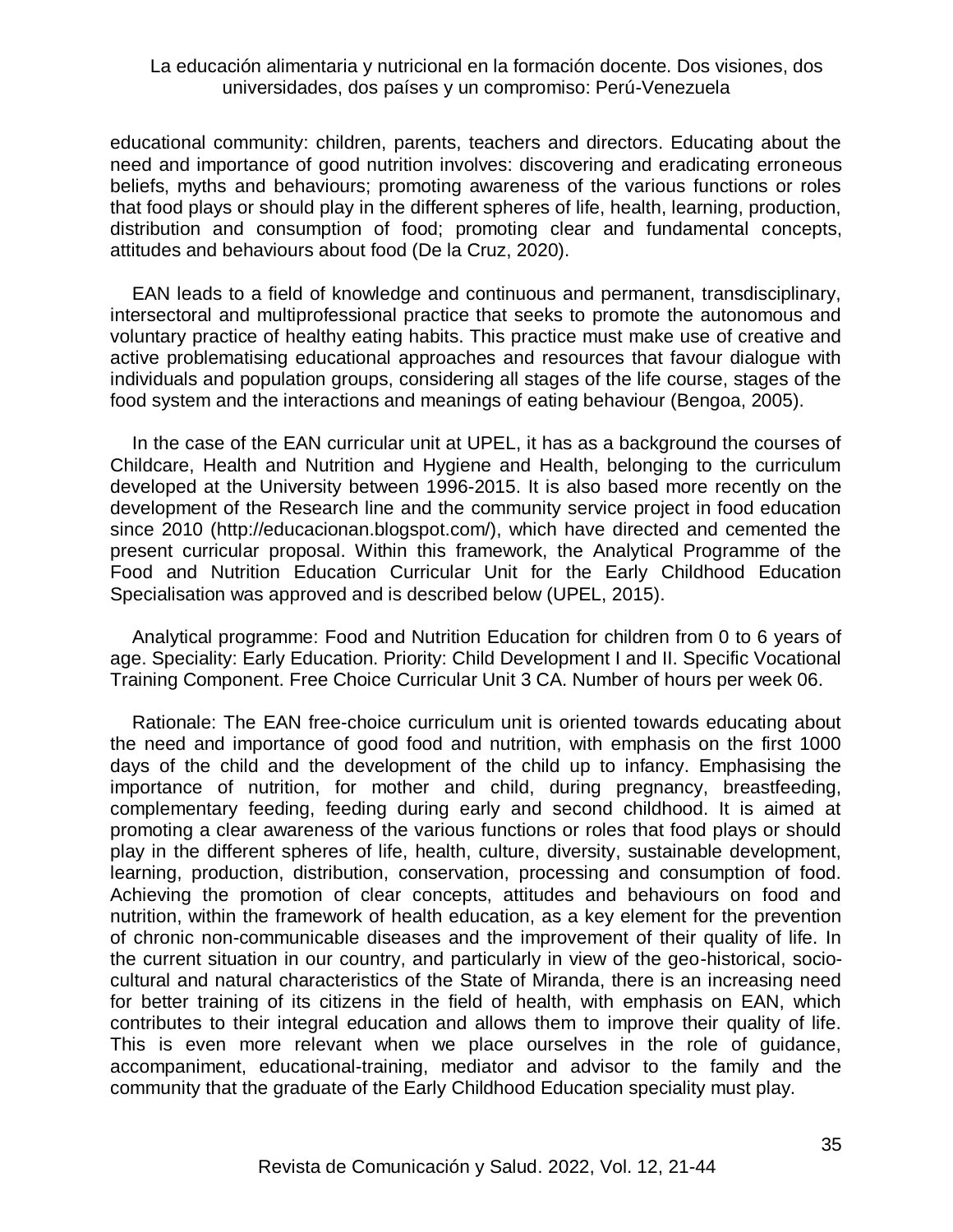Generic competence: Assumes education as a continuous and permanent training process, centred on human development, based on global harmony, concerted diversity and universal development, in order to improve their own quality of life, by applying integration strategies in their educational practice.

Specific Competence: Demonstrates knowledge of significant pedagogical strategies and sensitivity towards care from gestation to six years of age, through quality professional practice for the comprehensive development of the child.

## Contents:

- Physiological bases for the feeding and nutrition of children. Growth and development of children from 0 to 7 years of age. Anatomy and physiology of the digestive system and its relationship with other body control and regulation systems. Pregnancy, breastfeeding and complementary feeding. Main problems and nutritional-educational actions in these stages.
- Food and nutritional requirements, according to periods of life: foetal nutrition, childhood, adolescence, youth, adulthood and old age, and their variants according to physiological conditions: (pregnancy and lactation). Influence of malnutrition on integral health.
- Health, nutrition and food hygiene (food-borne diseases). Eating disorders: symptoms, preventive measures, treatment and recommendations. Food allergies and intolerances.
- Balanced diet, food substitutes, the food group spinning top, assessment of the child's nutritional status, importance of water and fibre intake. Breakfast. Formation of eating habits, hygiene and healthy lifestyles.
- Epigenetics and nutrigenomics, risk management for the prevention of malnutrition and the teacher as a nutritional guardian. Malnutrition in childhood, consequences and prevention of chronic non-communicable diseases. Nutritional deficiencies as risk factors.
- Food culture, historical, social, psychological variables in local and national contexts. Psychology of food, diseases and associated eating behaviours. Influence of media and advertising.
- Campaigns, programmes and institutions (National Institute of Nutrition, Bengoa Foundation, CANIA, among others), oriented to food and nutrition in Venezuela, the school as a health promoter, the right to food. The school canteen.
- Main food and nutrition problems of children from 0 to 7 years old in the Venezuelan population (national and local context), alternative solutions from a community perspective and the design of didactic strategies for the promotion of Food and Nutrition Education.

Learning Situations: Independent research and case studies, seminars, simulation of experiences, project work, practical demonstrations, self-acquisition of information, facilitations, micro-classes, educational research, problem-based learning. As well as any other orientation that expresses the most appropriate path for the teacher and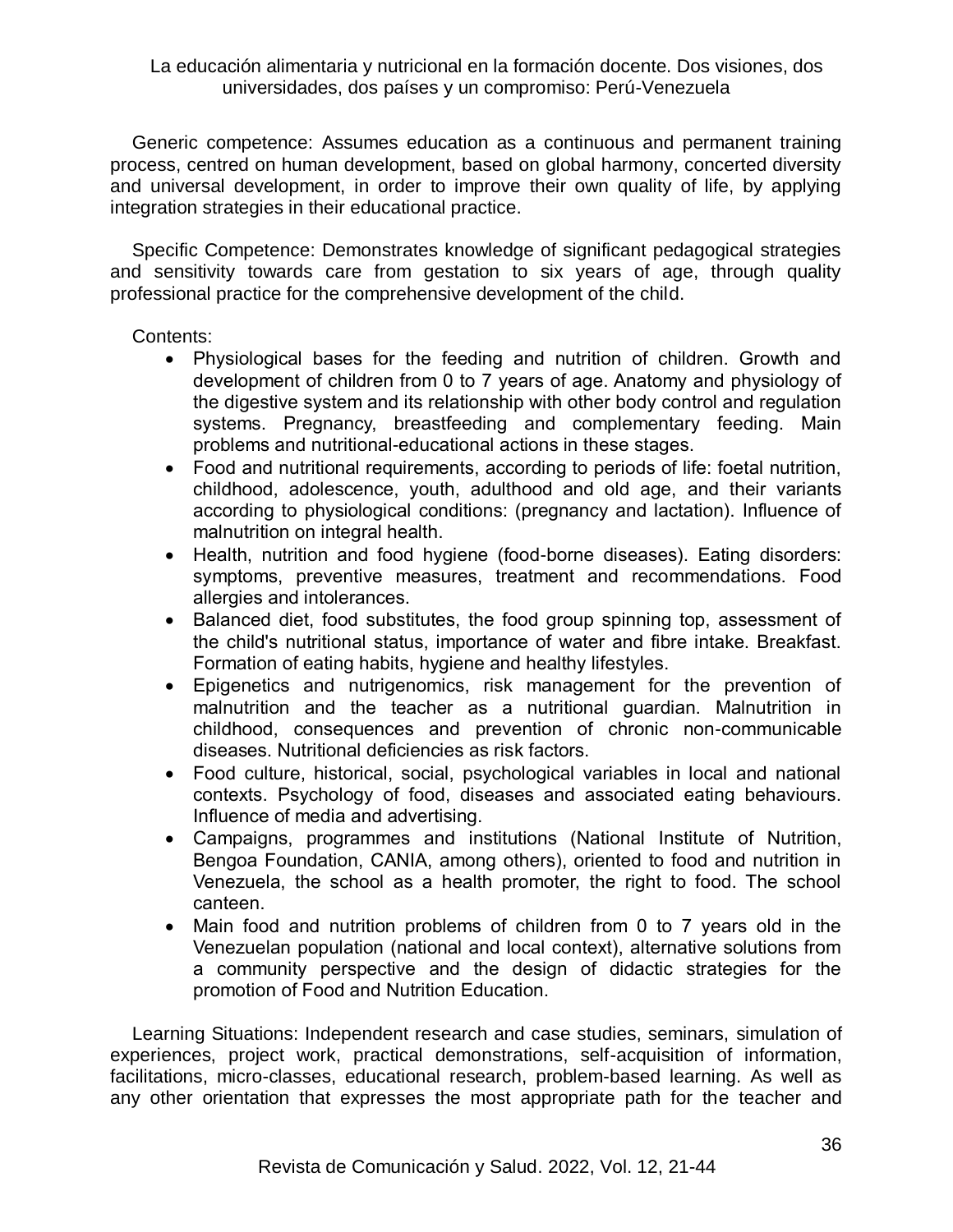students to follow in order to build knowledge, develop procedures, assume positions and demonstrate activities favourable to health and nutrition pedagogy in childhood.

For all of the above, UPEL assumes the challenge and commitment of teacher training as a proposal that exalts the human, spiritual and emotional aspects of the Venezuelan teacher, since it is assumed that all theories are valid, but only that which arises from the answers that the teachers themselves provide from their practice, ascertained in their professional practice and in contact with the students in their family environment on such a fundamental phenomenon as the integral health of their population.

### **8. CONCLUDING REMARKS**

In the cases of Peru and Venezuela, apart from some socio-cultural differences, the coincidence of a problem of child malnutrition stands out, in which deficit and excess coexist, low birth weight and high rates of chronic non-communicable diseases as the main causes of morbidity and mortality with a reduction in life expectancy: Peru (75.5 years) and Venezuela (74.9 years) below the average for the LAC Region (76.0 years) according to PAHO indicators (2018). This reveals a worrying situation for the development of our countries from the social, economic and educational perspectives.

There is a coincidence in the existence of sufficient legal support that assumes the commitment of States and Universities to educate children, adolescents and adults in health and especially in food and nutrition. Emphasizing the preponderant role of the teacher in this guiding function in accordance with the recommendations and agreements signed within the framework of the WHO, FAO, PAHO, UNESCO, UN.

It should be noted that both institutional proposals for higher education, UPEL and UNE-EGyV, present a multidisciplinary - socio-critical - humanist approach to teacher training, oriented towards the revaluation of traditional diets as healthier, food culture, food safety and a transversal-pedagogical-communicative approach oriented towards food and its production through contextualised educational projects.

In the case of the UNE-EGyV, it has a greater resonance in food education training, as it covers all of its degree courses as part of its general training and has highly specialised staff in this area. The course is attached to the Faculty of Agriculture, Livestock and Nutrition, which makes it possible to add nuances of greater professionalorganisational depth, not only in the educational field but also in the personal, labour, technical and entrepreneurial fields.

Whereas in the case of UPEL, the curricular unit is a free-choice unit attached only to the specialisations of Early Childhood and Primary Education (more recently with some adjustments). It does not potentially cover other specialisations and the comprehensive training of all teachers, which is a limitation to be considered in the University's curricular planning. In any case, it is structurally strengthened in the Institution with the impact of the academic research work of the research line, the community service project and the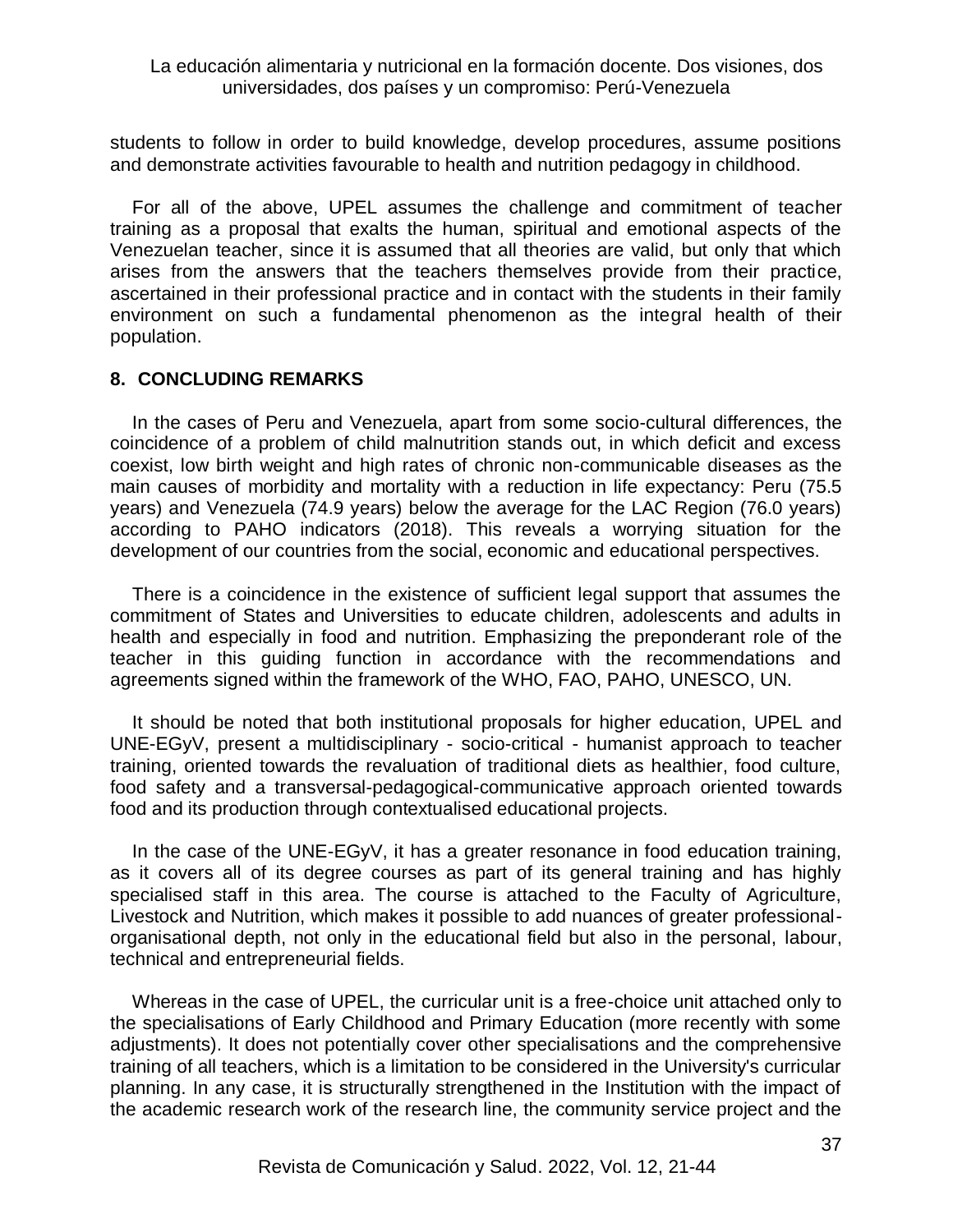extension activities which allow consolidating the value of this approach in teacher training in Venezuela.

In summary, both institutions UPEL (Venezuela) and UNE-EGyV (Peru) share an intention and a consolidated commitment in the training of human resources with competences, values, knowledge, attitudes, critical-reflective thinking and didactic skills to teach food and nutrition. It remains to accompany these proposals and share their efforts with other Latin American universities in order to, together, achieve a healthier childhood and citizenship, which will have an impact on the development and well-being of our nations.

# **9. BIBLIOGRAPHICAL REFERENCES**

- Acevedo-Gutiérrez, L., Cartagena-Rendón, C., Palacios-Moya, L., & Gallegos-Ruiz-Conejo, A. (2019). Análisis comparativo de mallas curriculares de programas tecnológicos de mercadeo. *Revista CEA, 5*(9), 97-112. <https://doi.org/10.22430/24223182.1254>
- Acuerdo Nacional (2002). Las 35 políticas del Estado del acuerdo nacional. Tomado de [https://www.ceplan.gob.pe/wp-content/uploads/2019/02/35-POL%C3%8DTICAS-DE-](https://www.ceplan.gob.pe/wp-content/uploads/2019/02/35-POL%C3%8DTICAS-DE-ESTADO-actualizado-Feb.2019.pdf)[ESTADO-actualizado-Feb.2019.pdf](https://www.ceplan.gob.pe/wp-content/uploads/2019/02/35-POL%C3%8DTICAS-DE-ESTADO-actualizado-Feb.2019.pdf)
- Alarcón, M., Alca, N., Alarcón, H., Natividad, J., & Rodríguez, A. (2019). Empleo de las estrategias de aprendizaje en la universidad. Un estudio de caso. *Propósitos y Representaciones, 7*(1), 10-32.<https://doi.org/10.20511/pyr2019.v7n1.265>
- Álvarez, J. (2003). *La evaluación a examen.* Madrid: Miño y Dávila.
- Bengoa, J. M. (2005) Algunos eslabones de su historia. Nutrición en América Latina. SLAN,13-34. [www.sochinut.cl/pdf/HistNut\\_SLAN](http://www.sochinut.cl/pdf/HistNut_SLAN) .
- Botero, L., Vélez-Evans, A., & Múnera, P. (2019). Análisis comparativo desde la caracterización curricular de veintiséis programas presenciales de maestrías en administración de Colombia. *Formación Universitaria, 12*(5), 69-78. <https://doi.org/10.4067/S0718-50062019000500069>
- Bretschneider, P., Cirilli, S., & Jones, T. (2017). Document review as a qualitative research data collection method for teacher research. *SAGE Research Methods Cases.* <https://doi.org/10.4135/9781473957435>
- Bustamante, J. (2017). El aprendizaje cooperativo: Una competencia imprescindible en Educación Superior. *Educación Superior, 2*(1), 26-35.
- Castejón, J., Capllonch, M., González, N., & López, V. (2009). Técnicas e instrumentos de evaluación formativa y compartida para la docencia universitaria. En V. López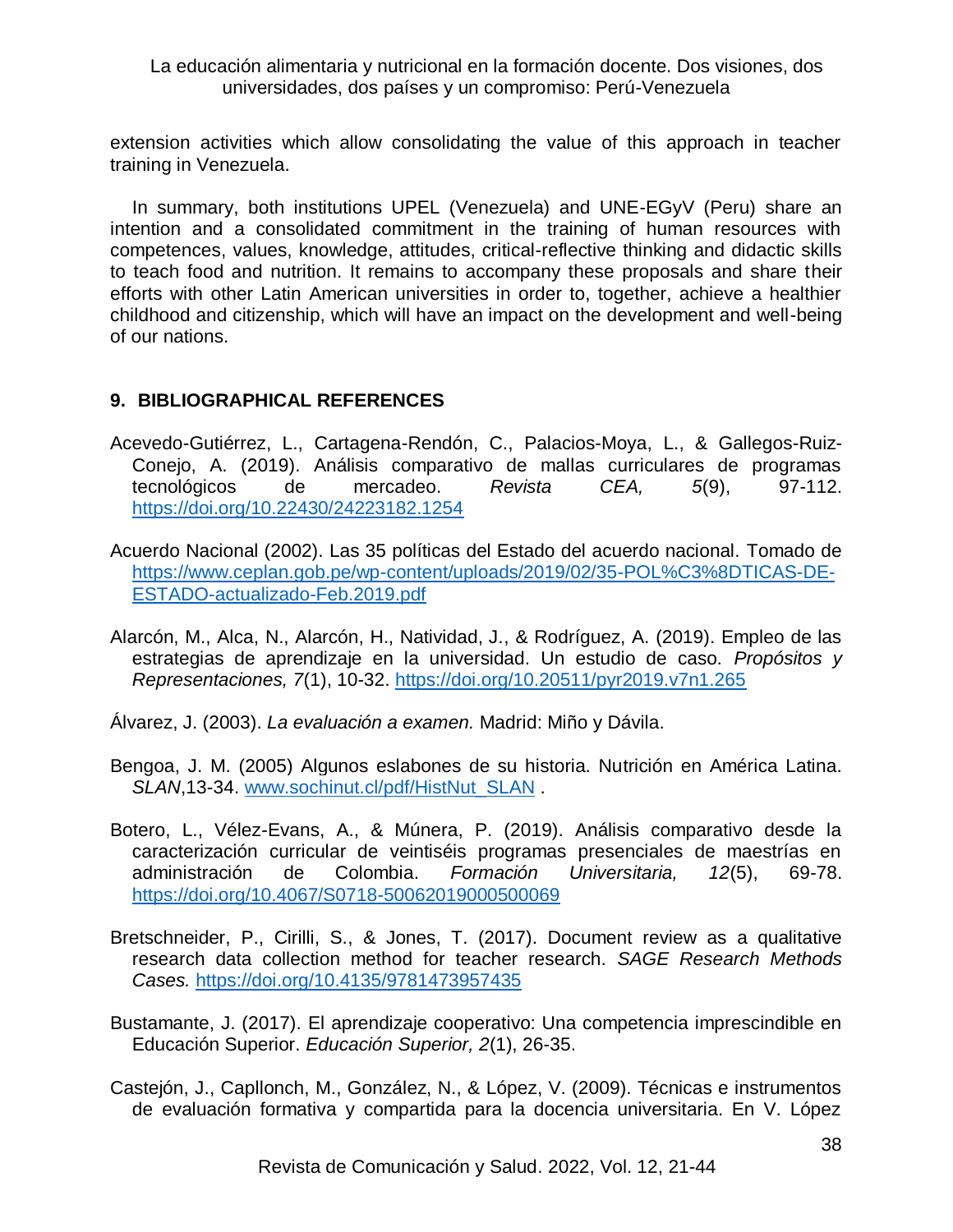(coord.), *Evaluación formativa y compartida en educación superior* (pp. 65-91). Madrid, España: Narcea.

- Cuenca, R. (2015). *La educación universitaria en el Perú*. Lima, Perú: Instituto de Estudios Peruano
- De La Cruz, E. (2016). La transición nutricional. Abordaje desde las políticas públicas en América Latina. *Revista Opción*, *32*(11), 379–402.<https://tinyurl.com/y2f9n45u>
- De La Cruz, E. (2020). Referentes conceptuales para el abordaje de la salud y la educación alimentaria y nutricional en la escuela. *Revista Comunicación y Salud*. 10(1), 1-17. [https://doi.org/10.35669/rcys.2020.10\(1\).1-17](https://doi.org/10.35669/rcys.2020.10(1).1-17) . <https://tinyurl.com/yydark5c>
- ENCOVI (2017). *Encuesta de Condiciones de Vida en Venezuela*. <http://www.rectorado.usb.ve/vida/node/58>
- ENCOVI (2018). *Encuesta de Condiciones de Vida en Venezuela*. UCAB, UCV, USB. <https://tinyurl.com/y2jb2z6b>
- Flick, U. (2017). *The SAGE Handbook of Qualitative Data Collection*. Berlin, Germany: SAGE.
- Instituto Nacional de Estadística e Informática (2018). Perú: Perfil sociodemográfico. Informe **Nacional.** [https://www.inei.gob.pe/media/MenuRecursivo/publicaciones\\_digitales/Est/Lib1539/lib](https://www.inei.gob.pe/media/MenuRecursivo/publicaciones_digitales/Est/Lib1539/libro.pdf) [ro.pdf](https://www.inei.gob.pe/media/MenuRecursivo/publicaciones_digitales/Est/Lib1539/libro.pdf)
- Instituto Nacional de Salud (2020). Estado nutricional de niños y gestantes que acceden a establecimientos de salud. [https://web.ins.gob.pe/sites/default/files/Archivos/cenan/van/informes/2019/informe\\_g](https://web.ins.gob.pe/sites/default/files/Archivos/cenan/van/informes/2019/informe_gerencial_sien_his_2020.pdf) [erencial\\_sien\\_his\\_2020.pdf](https://web.ins.gob.pe/sites/default/files/Archivos/cenan/van/informes/2019/informe_gerencial_sien_his_2020.pdf)
- Instituto Nacional de Nutrición. (2007). *El trompo de los grupos de alimentos*. Disponible en: <http://www.inn.gov.ve/>
- Instituto Nacional de Nutrición. (2015). *Sobrepeso y Obesidad en Venezuela.* Prevalencia y factores condicionantes. Gente de Maíz. Caracas-Venezuela.
- Ley 30021 sobre la promoción de la alimentación saludable. Decreto Supremo Nº 017- 2017-SA (2017).
- Luna, E. (2019). Evaluación formativa del modelo educativo en instituciones de educación superior en México. *Revista Mexicana de Investigación Educativa. 24*(83), 997-1026.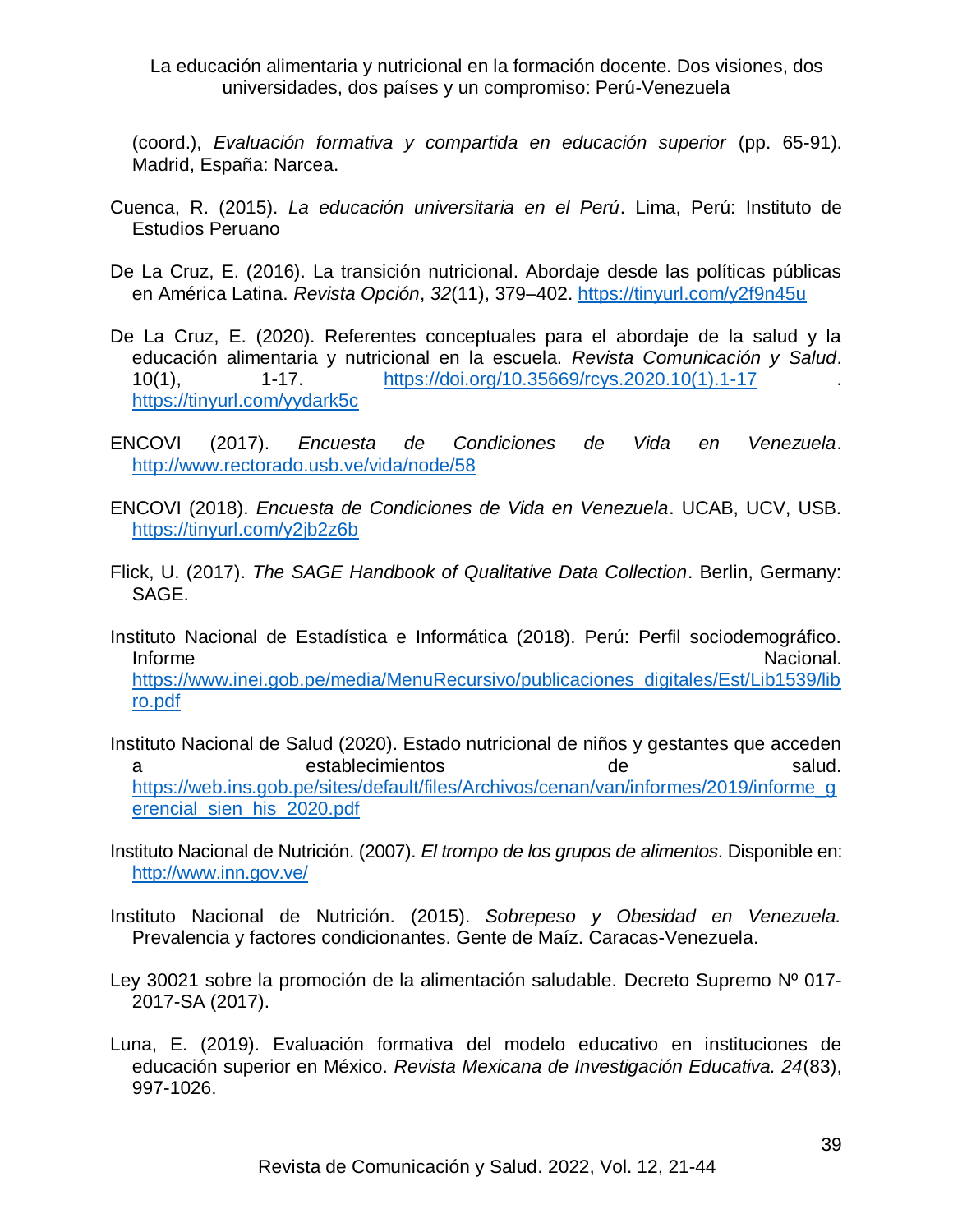- Luna, L., Benavides, P., Gutiérrez, P., Alchao, M., & Dittborn, A. (2014). Aprender lengua y cultura mapuche en la escuela. Estudio de caso de la implementación del nuevo sector de aprendizaje lengua indígena desde un análisis de recursos educativos. Estudios pedagógicos, 40(2), 221-240. [https://doi.org/10.4067/S0718-](https://doi.org/10.4067/S0718-07052014000300014) [07052014000300014](https://doi.org/10.4067/S0718-07052014000300014)
- Maxwell, J. (2013). *Qualitative research design: an interactive approach*. London, United Kingdom: Sage
- Ministerio del Poder Popular para la Salud (2015). *Anuarios de Mortalidad.* Dirección General de Epidemiología, Dirección de Información y Estadísticas de Salud. Gobierno Bolivariano de Venezuela. Caracas.
- Ministerio de Salud (2019). Guías alimentarias para la población peruana. [https://repositorio.ins.gob.pe/xmlui/bitstream/handle/INS/1128/guias\\_alimentarias\\_po](https://repositorio.ins.gob.pe/xmlui/bitstream/handle/INS/1128/guias_alimentarias_poblacion_peruana.pdf?sequence=3&isAllowed=y) blacion peruana.pdf?sequence=3&isAllowed=y
- Morlá, T., Uedave, D., & Brunet, I. (2018). Habilidades didácticas de los profesores y creatividad en la educación superior. Experiencia en una universidad mexicana. *Perfiles Educativos, 40*(162), 100-116.
- Organización Mundial de la Salud. (2003). *Dieta, nutrición y prevención de enfermedades crónicas*ç. Serie de informes técnicos. N° 916. Ginebra.
- Organización Mundial de la Salud (2004). *Estrategia mundial sobre régimen alimentario, actividad física y salud.* [www.who.int/dietphysicalactivity/strategy/eb11344/strategy\\_spanish\\_web.pdf.](http://www.who.int/dietphysicalactivity/strategy/eb11344/strategy_spanish_web.pdf)
- Organización Mundial de la Salud OMS. (2006). *Food and nutrition policy for schools*. Copenhague.<https://tinyurl.com/yxu6l5fo>
- OPS (2018). *Situación de la Salud en la Américas*. Indicadores Básicos. <https://tinyurl.com/y2fbu2cg>
- Paakkari, L., Tynjälä, P., Torppa, M., Villberg, J., & Kannas, L. (2015). The development and alignment of pedagogical conceptions of health education. Teaching and Teacher Education, 49(1), 11-21.<https://doi.org/10.1016/j.tate.2015.02.005>
- Pasek de Pinto, E., & Mejía, M. (2017). Proceso general para la evaluación formativa del aprendizaje. *Revista Iberoamericana de Evaluación Educativa, 10*(1), 177-193. <https://doi.org/10.15366/riee2017.10.1.009>
- Pereira, Z. (2010). Las dinámicas interactivas en el ámbito universitario: el clima de aula. Revista Electrónica Educare, 14(1), 7-20. [https://doi.org/10.15359/ree.14-Ext.1.](https://doi.org/10.15359/ree.14-Ext.1)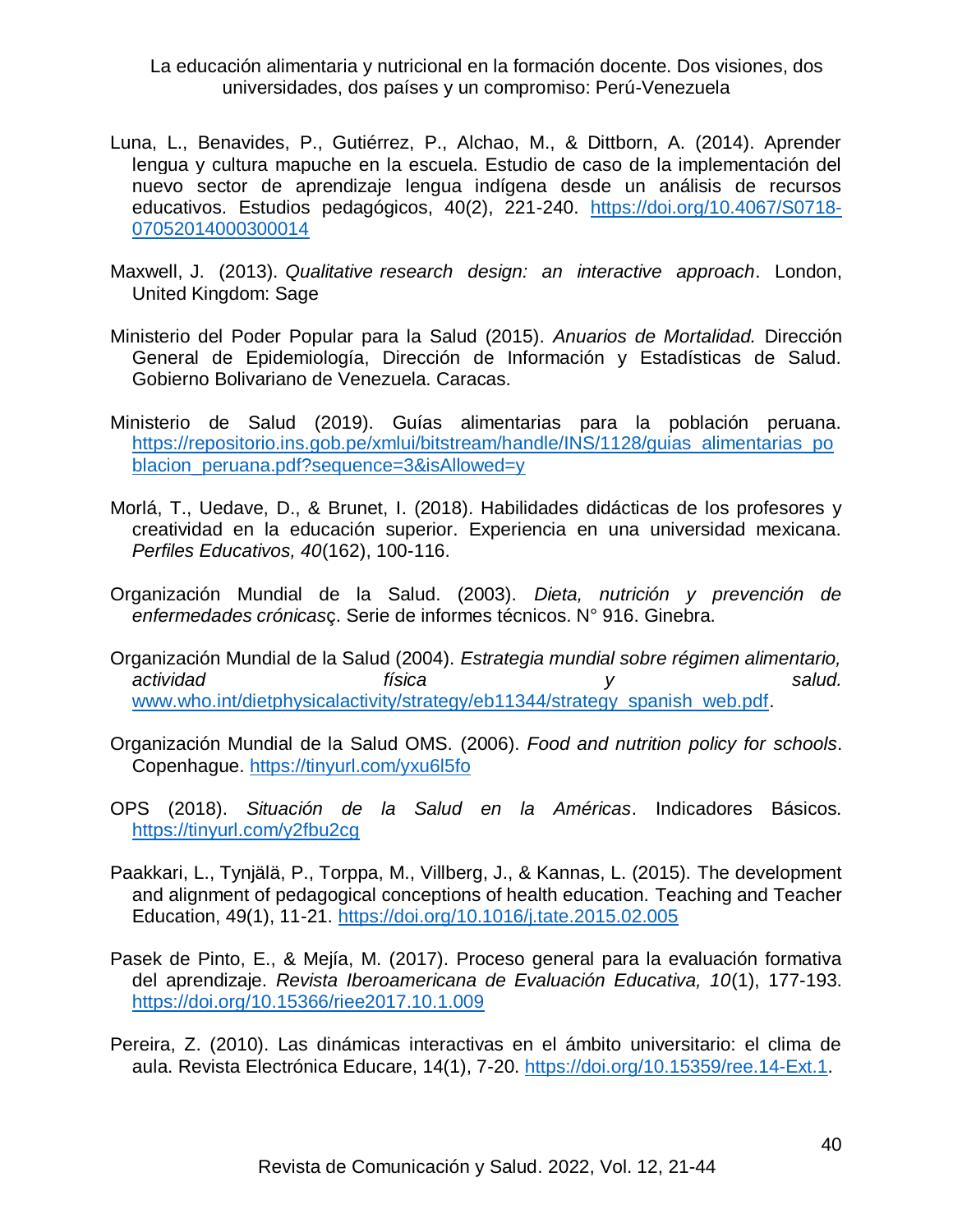- Piñero, M. y Rivera, M. (2013). *Investigación cualitativa: Orientaciones procedimentales. Ediciones.* UPEL-Barquisimeto, Venezuela.
- Piovani, J. y Krawczyk, N. (2017). Los estudios comparativos: algunas notas históricas, epistemológicas y metodológicas. *Educacão & Realidade*. *42*(3), 821-840. [http://dx.doi.org/10.1590/2175-623667609.](http://dx.doi.org/10.1590/2175-623667609)
- Portocarrero, F., Beltrán, A., Romero, M., & Cueva, H. (2020). *Gestión púbica y políticas alimentarias en el Perú*. Lima: Universidad del Pacífico.
- Puigvert, L., Miranda, Ch., & Holford, J. (2012). Critical communicative methodology: Including vulnerable voices in research through dialogue. *Cambridge Journal of Education, 42*(4), 513-526.
- Ríos-Castillo, I., Urriola, L., Centeno, A., Farro, K., Escala, L., & González-Madden, E. (2020). Una intervención piloto de educación alimentaria y nutricional de corto plazo contra el exceso de peso en escolares de primaria de Panamá. Revista Chilena Nutricional, 47(5), 713-723. [https://doi.org/10.4067/S0717-75182020000500713.](https://doi.org/10.4067/S0717-75182020000500713)
- Stebbins, R. (2001). *Exploratory Research in the Social Sciences.* London: SAGE.
- Tonon, G. (2011). La utilización del método comparativo en estudios cualitativos en Ciencias Sociales. *Kairos*. *15*(27). <https://dialnet.unirioja.es/descarga/articulo/3702607.pdf> .
- United Nations International Children's Emergency (2019). Children, food and nutrition. Growing well in a changing world. [https://www.unicef.org/media/63016/file/SOWC-](https://www.unicef.org/media/63016/file/SOWC-2019.pdf)[2019.pdf](https://www.unicef.org/media/63016/file/SOWC-2019.pdf)
- Universidad Nacional de Educación "Enrique Guzmán y Valle" (2020). Transparencia Universitaria. [http://www.une.edu.pe/transparencia-universitaria/alumnos-facultades](http://www.une.edu.pe/transparencia-universitaria/alumnos-facultades-estudios/)[estudios/](http://www.une.edu.pe/transparencia-universitaria/alumnos-facultades-estudios/)
- UPEL (2008). *Reglamento del Servicio Comunitario del estudiante de pregrado*. Res. Nº 2008.309.676.1 de fecha 29 de abril de 2008. Gaceta Extraordinaria Nº 2-2008. Universidad Pedagógica Experimental Libertador. Caracas.
- UPEL (2015). *Diseño curricular de la Especialidad de Educación Inicial*. Universidad Pedagógica Experimental Libertador - Vicerrectorado de Docencia. Caracas.
- UPEL (2017). *La Extensión en el currículo de la UPEL.* Universidad Pedagógica Experimental Libertador - Vicerrectorado de Extensión. Caracas.
- Van der Kleij, F., Vermeulen, J., Schildkamp, K., & Eggen, T. (2013). Integrating databased decision making, assessment for learning and diagnostic testing in formative